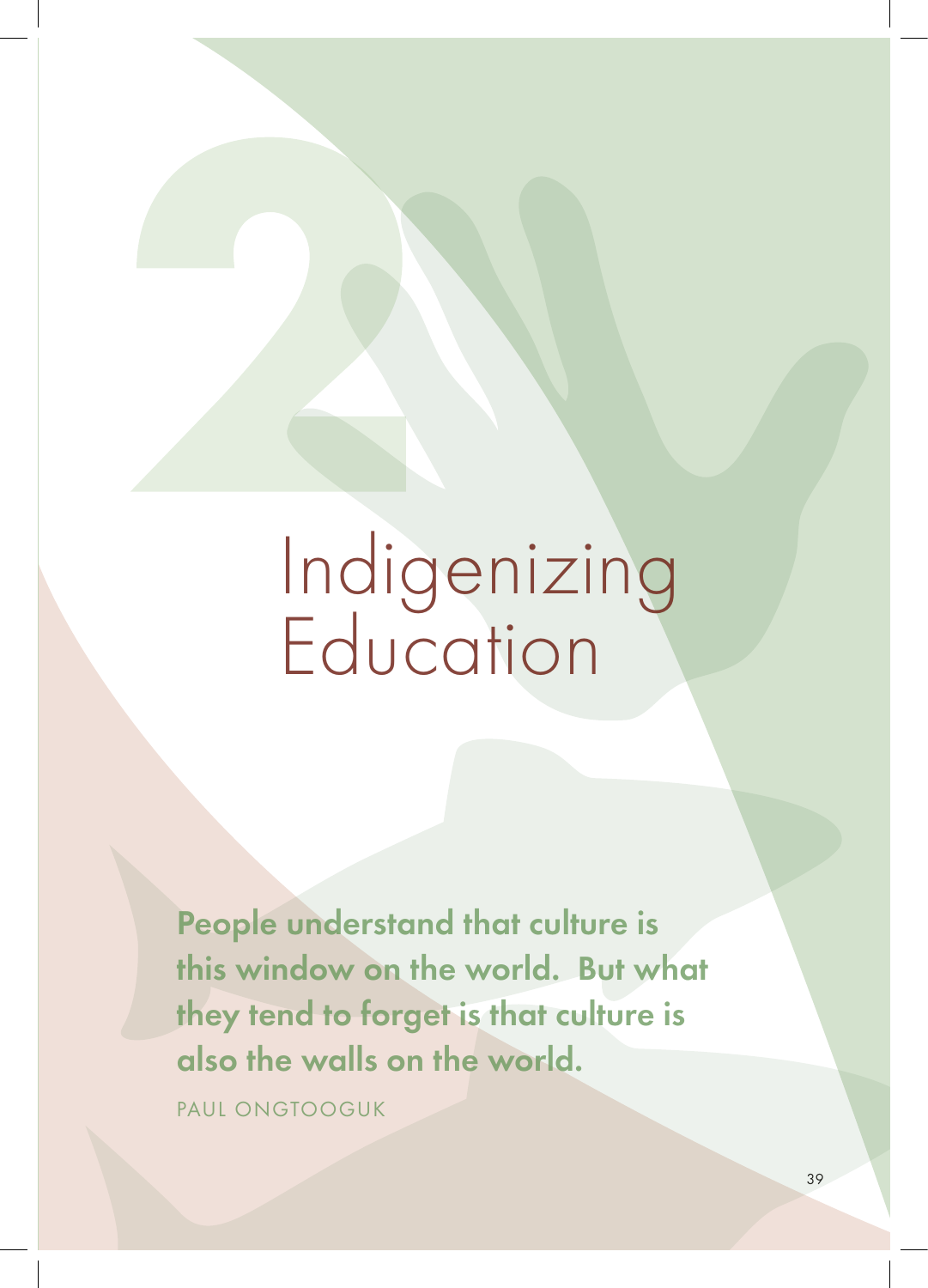## **Contents**

| Remarks on Alaska Native Education                                           |
|------------------------------------------------------------------------------|
|                                                                              |
| <b>Teaching Native Culture and Values in the K-6 Curriculum</b>              |
| <b>The Elders Say</b><br>Elsie Mather, Oscar Kawagley, Ilarion Merculieff 56 |
| <b>Affirmation and Respect</b>                                               |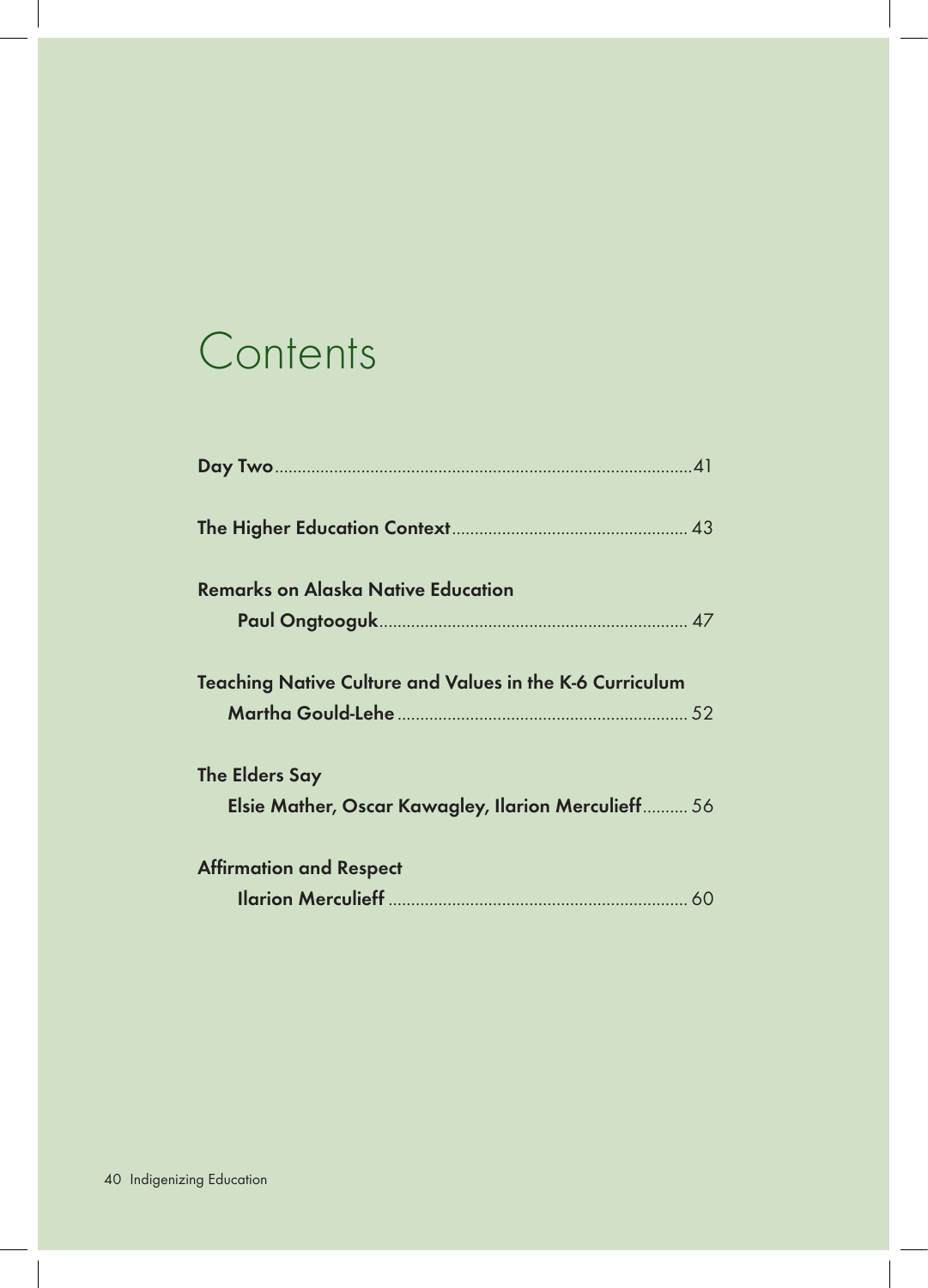## FACULTY INTENSIVE Day Two

We began the second day with another period of quiet time, followed by a short debriefing session. How was everyone doing? Was there anything from the previous day that needed to be addressed?

Libby summarized the responses to the CIQs from the day before. Participants noted many moments of deep engagement, particularly during the storytelling and the times of silence and reflection, and expressed an appreciation for the emphasis on process instead of outcomes. They also asked some really good questions:

- How do you bring materials about Alaska Natives into the classroom without offending anyone?
- How do you apply the idea of place-based learning and the natural world into social science classes?
- Can hopelessly linear, phonetic, abstract thinkers transform or shape-shift into more embodied storytellers?
- What about people like me with bad memories who take notes to help me remember?
- Is there a conflict between stating that we are all equal and giving deference to the knowledge and status of Elders?

#### **Sample Agenda**

Silence

Alaska Native Issues in Higher

Education

Culturally Responsive Teaching

and Curricula

Visual Learning Exercise

Conversation on Storytelling,

Direct and Indirect Learning

Small Group Reflection

Group Work

Critical Incident Questionnaire

We talked about these concerns for a short while. and Ilarion offered a few responses. "Get in touch with your feelings when you tell a story," he suggested. "Develop your memory by exercising it more and more. And regarding Elders, we are all equal, but there are those with more life experience deserving of special attention. Eventually hopefully—we too will become Elders."

And then we had to move on. The goal for the second day was to consider our specific educational environments and what it might mean to *indigenize* them. By this we mean infusing indigenous values and perspectives into every aspect of higher education, including our teaching practices, research and assessment methodologies, scholarly theories, modes of discourse, conflict resolution strategies, architectural and budgetary choices, hiring practices, and more. We don't mean incorporating small features of them into the status quo, nor do we necessarily mean replacing traditional Western approaches with indigenous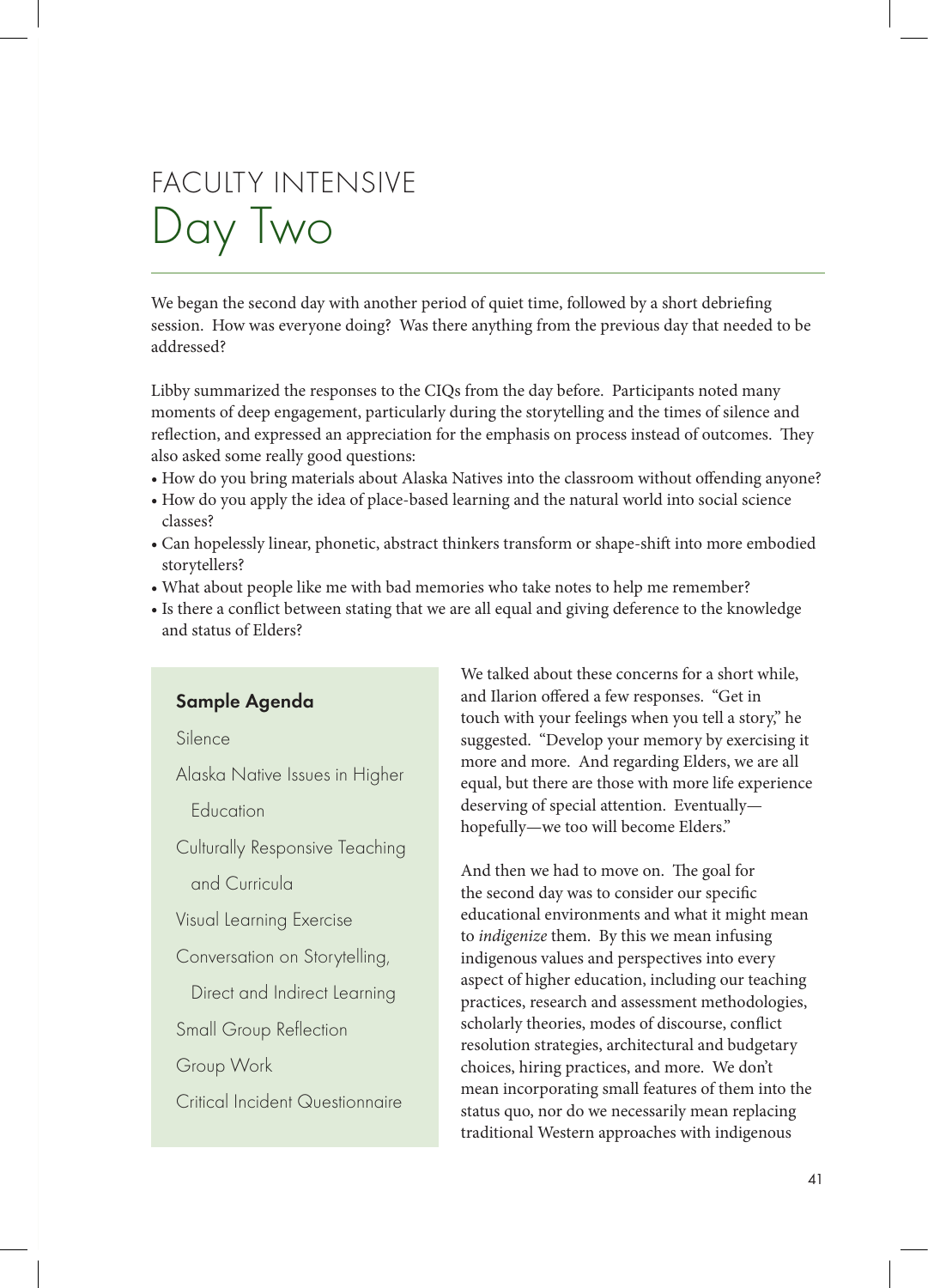ones. We mean giving equal credence to and having the flexibility to draw from indigenous approaches as appropriate. Indigenizing education means that indigenous approaches are seen as normal, central, and useful, rather than archaic, exotic, alternative, or otherwise marginal.

In a single day we could only brush the surface of this deeply transformative goal. To help us introduce it, we were joined by three special guests:

- Paul Ongtooguk, assistant professor in UAA's College of Education, an advocate for Alaska Native education and students;
- Martha Gould-Lehe, founding member of the Alaska Native Cultural Charter School, who creates K-6 curricula around Alaska Native worldviews and lifeways; and
- Elsie Mather, Yup'ik Elder, leader of bi-lingual educational initiatives in Alaska, and well known for a seminal speech that describes what is lost when an oral culture is replaced by a culture based on the written word.

Throughout these first few days we also tried to model some of the indigenous ways of teaching and learning on our list of pedagogies. One day, for example, we showed a short film of Yup'ik women preparing salmon for the drying racks: a film without voice-over or narration, just the women, their knives, and the fish. We asked our participants what they could see, and predictably few picked up on the nuances of spacing and depth and angle that a Native learner would be expected to master. Watch again, we encouraged them. Pay closer attention. What else can you see and learn?

We had conversations about the various teaching strategies, and we worked together in our groups to discuss class applications. Libby guided us from one guest or activity to another. Ilarion translated Native ways into Western words. Oscar told a few stories and was a consistent presence in the room.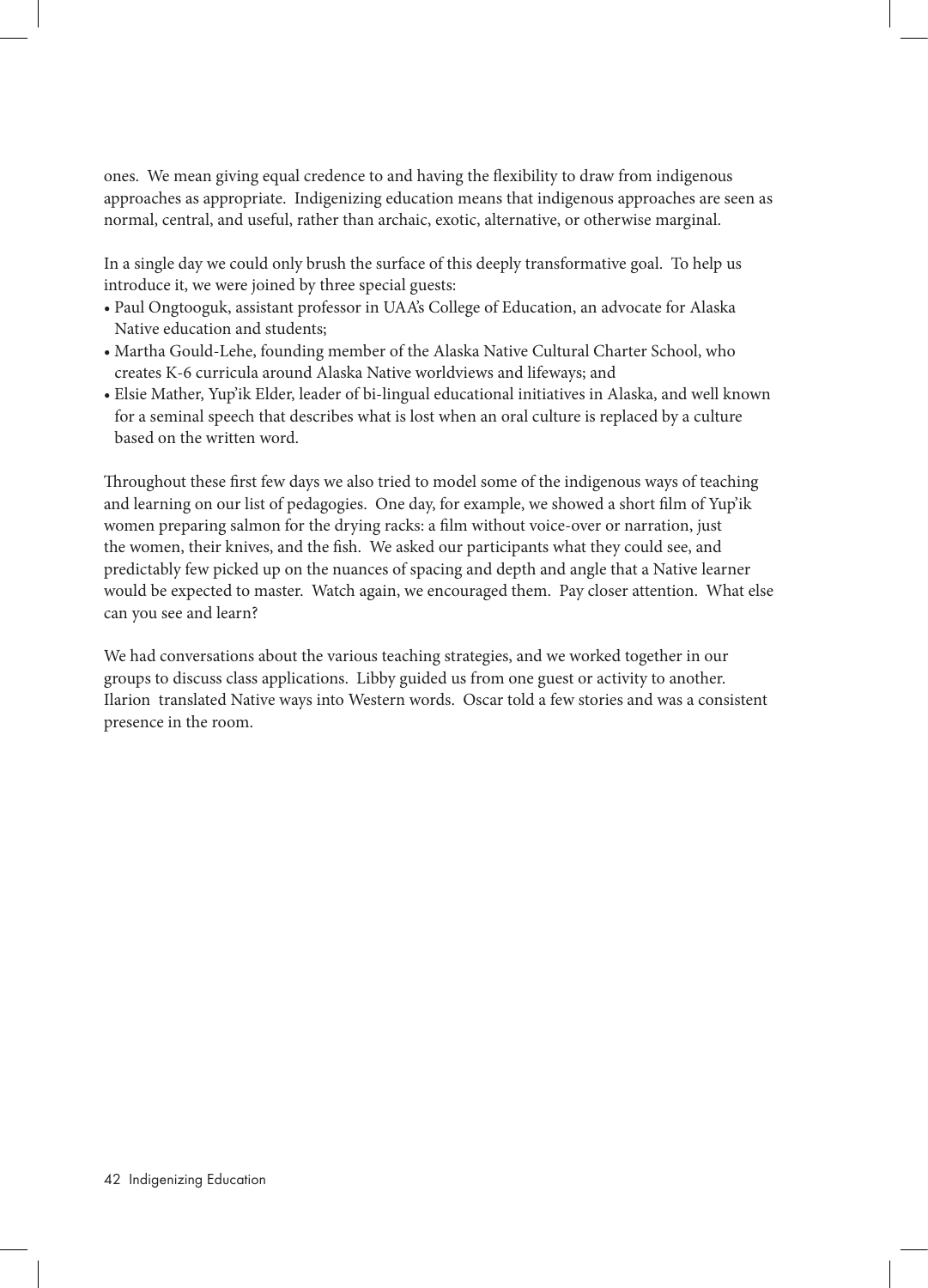## BACKGROUND The Higher Education Context

For higher education options, Alaska has

- a statewide public university system (including the University of Alaska Anchorage, the University of Alaska Fairbanks, and the University of Alaska Southeast, each with extended campuses in many smaller communities throughout the state);
- a private liberal arts university (Alaska Pacific University in Anchorage);
- a tribal college (Ilisagvik College in Barrow);
- a number of faith-based, for profit, and/or career and technical colleges (Alaska Bible College, Wayland Baptist University, and Charter College among others); and
- branch campuses of universities from other states (Embry-Riddle Aeronautical University).

There are examples of culturally sensitive and academically successful programs for Alaska Native students at many of these institutions and scattered throughout the state. UAA has a Native Student Services resource center, an Alaska Native Studies minor, and specific programs in science, engineering, nursing, and psychology that work especially hard to achieve high retention and graduation rates with their students. There is an entire building devoted to the Alaska Native Science and Engineering Program (ANSEP), whose nationally recognized strategies include hands-on middle and high school outreach initiatives; rigorous summer bridging programs; networks of peer and professional mentors; and organized student cohorts that learn, study, and live with one other on campus.

Nevertheless, in spite of these and other fine examples, in general Alaska Native and American Indian peoples are both underrepresented and underserved by Alaska's higher education institutions. Alaska Native/American Indian people comprise almost 15% of the state's population and 25% of the K-12 population; however, in recent UAA tallies they were

- 12% of university students;
- 7% of university employees;
- 4% of university faculty; and
- 0% of university executives. \*

Retention rates for UAA's Alaska Native students routinely run ten to fifteen percentage points below the university average. In spite of many recent efforts to improve the situation, roughly half of our Alaska Native students drop out within the first year. \*\*

<sup>\*</sup> *2011-12 Fact Book*, University of Alaska Anchorage.

<sup>\*\*</sup> *Performance '12*. University of Alaska Anchorage.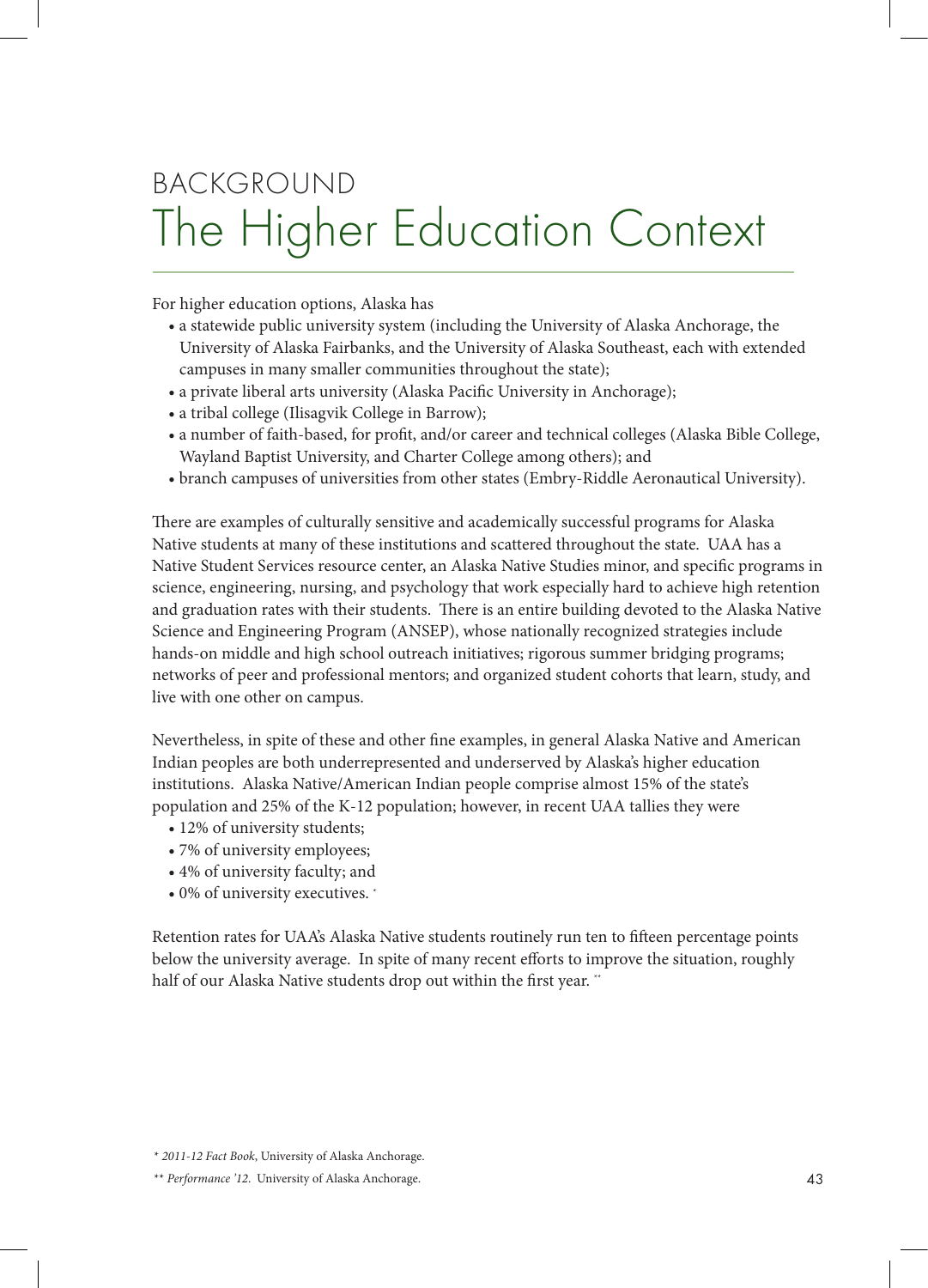### **Challenges Experienced by Alaska's Native students**

**Culture shock.** While increasing numbers of Alaska Native students are growing up in urban settings, many others have lived their whole lives in rural villages and communities in which they were embedded in an extended family. In the villages, everyone knows each other. People eat together, hunt and fish together, take steam baths together, attend church or engage in ceremony together, teach and learn together, dance and drum together, and drop in and hang out at each others' homes on a regular if not daily basis. The pace is more attuned to earth systems, there is a lot less talking and more listening and observing, and there are few, if any, roads to cross and little traffic to navigate. Students are surrounded by seasonal and weather cycles that dictate daily activities.

The university is a very different environment, and these students can be overwhelmed by the sheer number of strangers, the rapid pace, the urban environment, and the expectation that here they must work alone. Some will spend the first weeks vomiting up the unfamiliar campus foods and longing for foods they grew up on: fish, wild meat, seal oil, seaweed, and berries. Others will shed tears over having to complete every assignment in writing, a huge struggle for those raised in oral cultures. They are often lonely and homesick, isolated and overwhelmed. Tragically, some even commit suicide. Many choose to return home to a friendlier, more familiar community, where hunting, fishing, gathering, doing chores, and connecting with friends and family are the heart of the experience.

**Academic preparation.** As determined by the university's placement testing system, nearly three quarters of Alaska Native freshmen enter the university with a need for preparatory courses in reading, writing, mathematics, or some combination of the three. Contributing factors include the low incidence of Native teachers in rural schools,\* high turnover rates for non-Native teachers, and curricula that does not speak to issues of daily concern in the communities. Many students find it difficult to establish a sense of comfort in learning from outsiders who change from year to year. When they come to the university, based on a single test for which they may not have been prepared, even those who were top performers at home may be told to take up to two years of developmental and preparatory course work. That alone can make it hard to persist.

**Internalized oppression.** Social groups that are marginalized and subject to discrimination often come to internalize the oppressive attitudes and stereotypes held about them by more dominant groups. They can come to believe the stereotypes about themselves and/or other members of their group; hold oppressive opinions or act out oppressive behaviors toward members of their own or other oppressed groups; and/or act out on the basis of these negative beliefs through low academic performance, diminished aspirations, violence towards self or others, and other behaviors.

<sup>\*</sup> According to Center for Alaska Education Policy data (Alexandra Hill), about 5% of teachers statewide are Alaska Native/ American Indian. They are not, however, distributed equally across the state. There are some districts with fairly high percentages of Alaska Native/American Indian teachers (the highest percentages are 46% and 75% in two very small districts), while in other districts there are few to none. Anchorage School District, the state's largest, reports 2.7% of its teachers are Alaska Native or American Indian.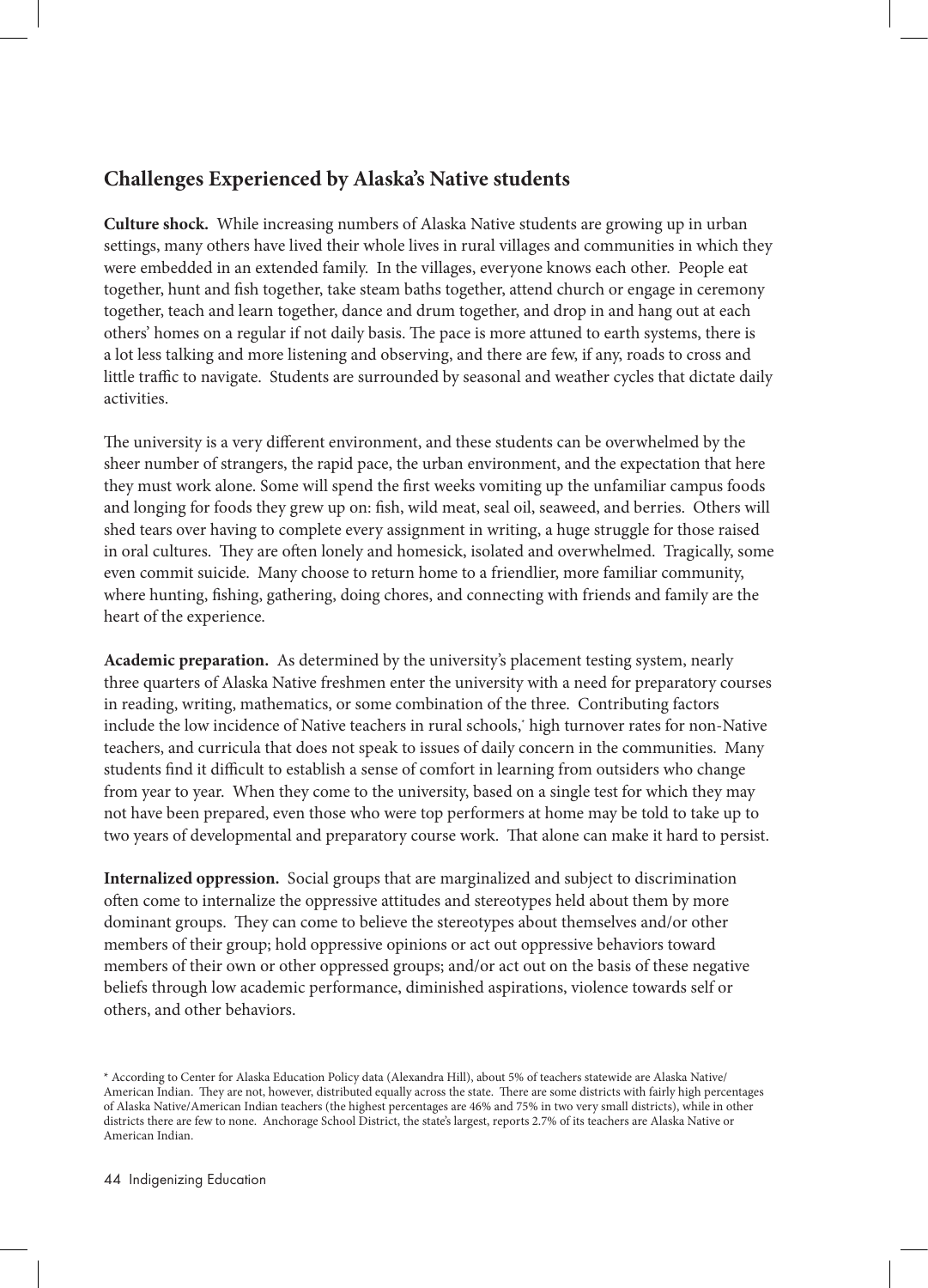Like students from many other non-dominant cultural groups, Native students face negative stereotypes and prejudices about their peoples every day. They do not see themselves in their teachers' faces. They do not hear positive stories about themselves in classroom examples or find positive portrayals in many publications. They are often painfully aware of the negative perceptions about Native people in the culture at large, and all too often they internalize those perceptions, believing the things said about them must somehow be true. The effects range from anger (inner-directed, outer-directed, or both) to despair. Internalized oppression causes some to think they cannot do what white people can do and leads others to lifetimes of substance abuse and even suicide. These oppressive forces must be combatted if we want to see high levels of Native student success in our educational systems.

**The Conflict of Success.** Even academic success—i.e. graduating with a degree—can have enormous tradeoffs for some Alaska Native students and their families. When young people come from rural villages to attend university, they leave a huge hole at home. Able-bodied people are big assets in small communities with challenging natural environments and a year-round need to prepare wild foods for sustenance. When a student leaves for four years of college, the village Elders may have to get by without as much help chopping wood, gathering berries, harvesting fish, and clearing snow. Other community members may have to take up the slack. College attendance means that there is less contact between Elders and the younger generation and fewer opportunities to pass on language, customs, subsistence practices, important ceremonies, stories, and more. Some village young people are said to even "walk differently" when they return home, one of a multitude of changes that can impact the relationship between university students and the communities from which they come.

For many Alaska Native young people, success at the university level may mean never really going home again at all. Academic success, as currently defined within our institutions and economy, usually means earning a degree to get a job that only exists far from the home village. While Native communities and families often work hard to ensure that their young people succeed in the dominant culture by means of a good education, that success can further erode communities and cultures already struggling to survive. Clearly, these tensions can result in internal conflicts for both students and community members.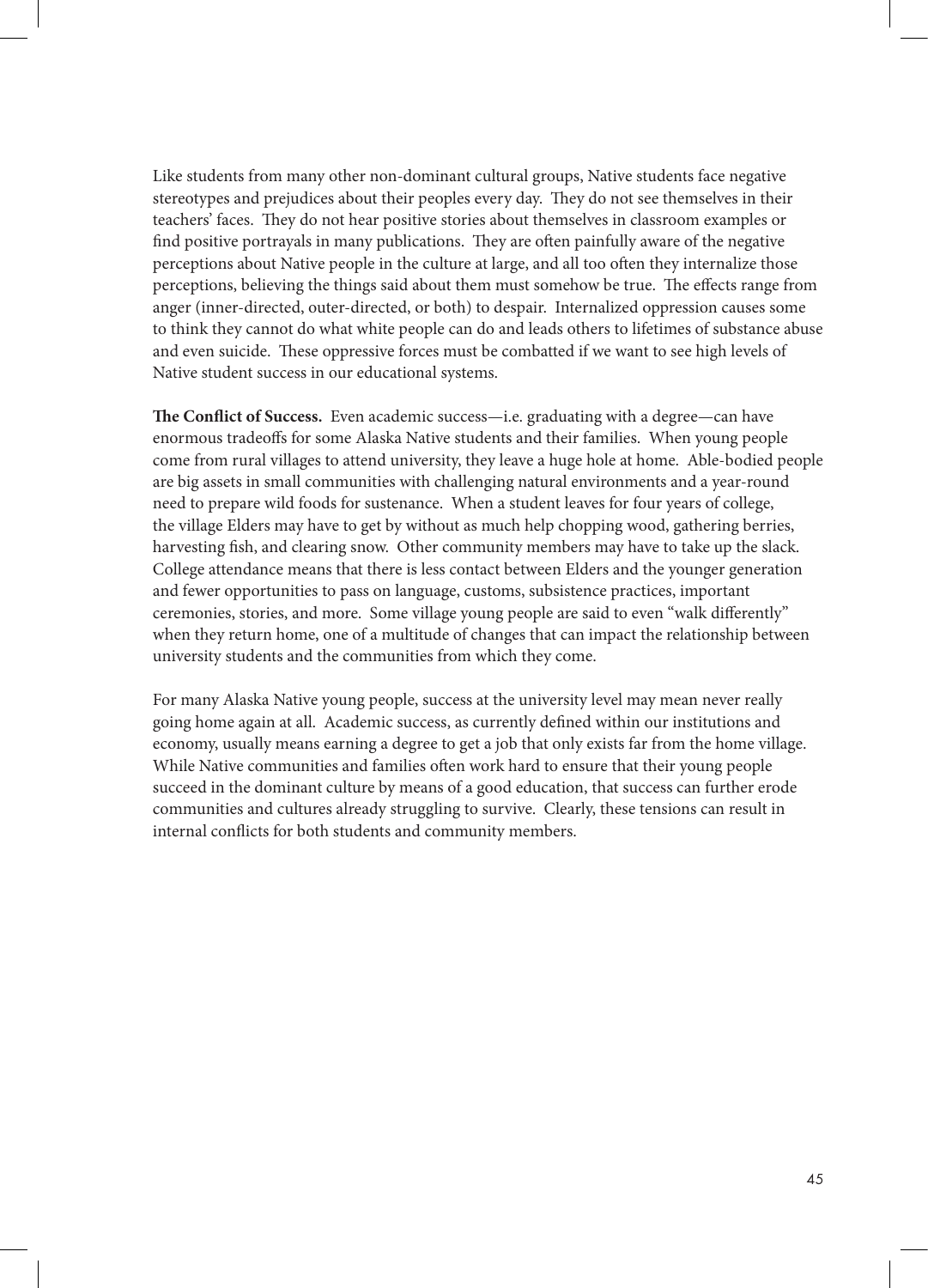#### **Successful UAA Programs**

#### N**ative Student Services**

UAA's Native Student Services provides a safe affirming space on campus in which Native and rural students can feel a sense of belonging and find support for academic excellence, career development, leadership skills, personal growth, transitioning into college, financial questions, and the attainment of scholastic and life goals. Here, students can meet new friends, study with their classmates, and interact with people who share similar experiences as indigenous peoples. The center offers student computers, tutors, workshops, guest speakers, cultural activities and events, peer mentors, Native student clubs, celebrations of student success and achievement, residence hall outreach, and more.

#### **Alaska Native Studies minor**

UAA's Alaska Native Studies department offers a minor that emphasizes the dynamic nature of Alaska Native cultures and the conflict between traditional Native values and those of the dominant Euro-American society. Core courses include classes in Alaska Native Perspectives and Cultural Knowledge of Alaska Native Elders. Students choose from additional courses on topics ranging from rural justice to Alaska Native politics, languages, music, history, and education.

#### **Recruitment and Retention of Alaska Natives into Nursing (RRANN)/ Nursing Workforce Diversity Program**

These programs recruit and mentor Alaska Native, American Indian, and other economically and educationally disadvantaged minority students in the nursing field. Support services include tutoring, peer group meetings, and student success facilitators. The two programs have helped more than a hundred Alaska Natives and scores of other disadvantaged students to graduate from the UAA School of Nursing. In 2006, UAA ranked seventh in the nation for Native American students earning bachelor degrees in health-related sciences.

#### **Alaska Natives into Psychology (ANPsych)**

A collaborative program between UAA and the University of Alaska Fairbanks (UAF), ANPsych is designed to increase the number of Alaska Native and American Indian psychologists and behavioral health professionals. The program offers potlucks, tutoring/ study hours, and other activities.

#### **Alaska Native Science and Engineering Program (ANSEP™)**

The award-winning ANSEP program features handson middle and high school outreach initiatives, rigorous summer bridging programs, focused academic learning communities, organized student cohorts, networks of peer and professional mentors, community-based learning, professional internships, and undergraduate and graduate research projects. Each component is based on the fundamental Native value of working together in a community, with collaboration at every level. At this writing, ANSEP boasts over one thousand Alaska Native students and alumni from ninety-five rural communities and more than one hundred partnerships with private corporations, philanthropic organizations, state and federal agencies, universities, high schools, and middle schools.

#### **Clinical Community Doctoral Program in Psychology**

UAA and UAF offer a collaborative Ph.D. program in Clinical Community Psychology that integrates clinical, community, and cultural psychology with a focus on rural indigenous issues. The program combines the spirit of clinical and community psychology with a solid grounding in the cultural context of affected stakeholders and promotes contextually-grounded and culturally appropriate research, evaluation, preventions, clinical services, community work, and social action.

#### **Alaska Native Oratory Society**

The Alaska Native Oratory Society is both a learning community and a series of speaking events that help high school and university students develop their oratory skills in the style of specific Alaska Native or American Indian cultural groups. Students develop and deliver speeches on issues related to Alaska Native concerns; reenact important speeches in the words and manner of historical Native orators and leaders; tell traditional stories; and/or give talks in their traditional Native languages. The experience brings students back to their communities as they ask family members and Elders for assistance, guidance, and teaching to learn how to speak in the styles important in their communities and regions. Many participants have gone on to become leaders themselves, furthering their involvement with such Native issues as promoting cultural awareness, encouraging language acquisition and competency, leading healthy lives, and surviving the death of a loved one by suicide.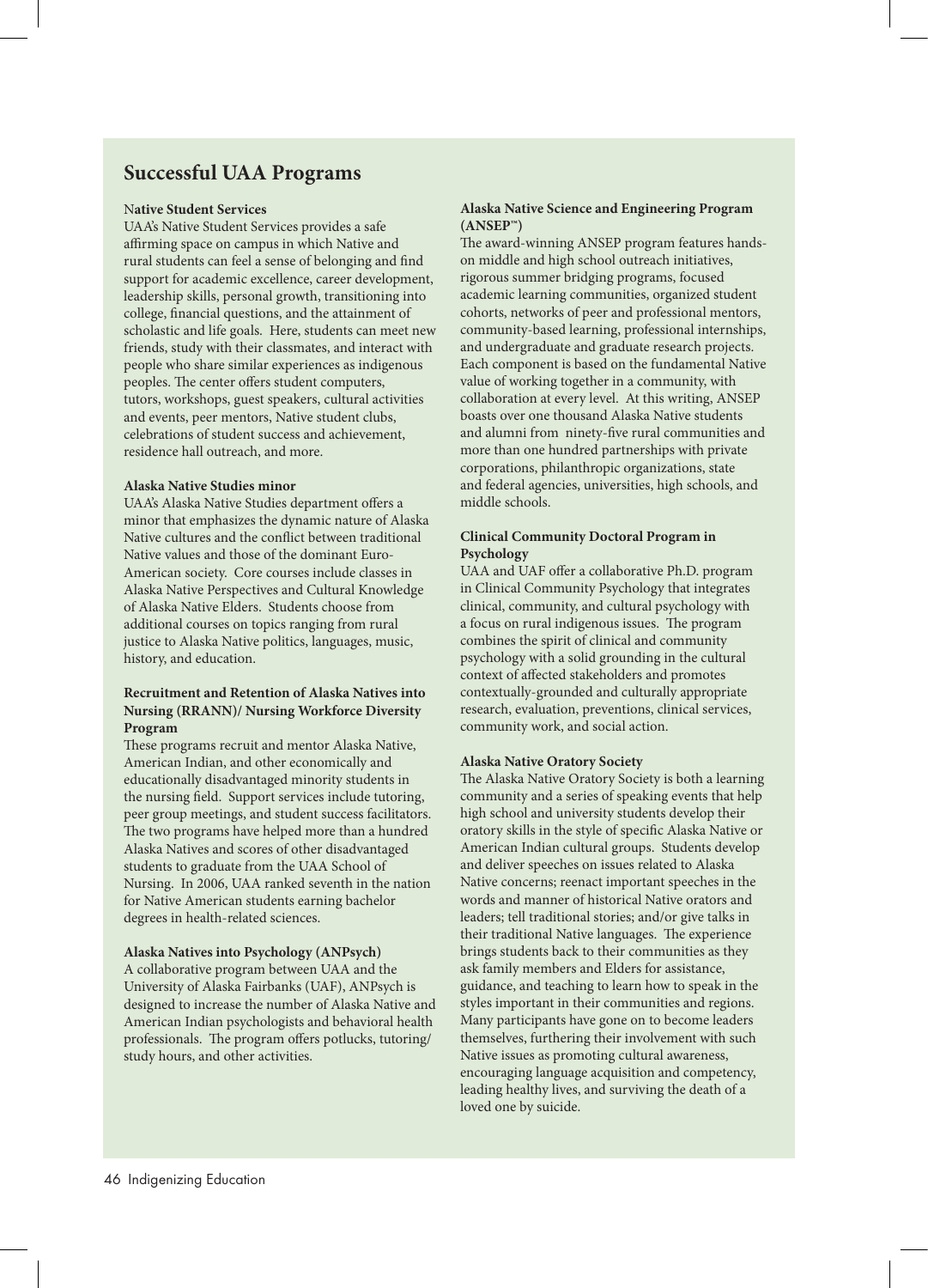

Paul **Ongtooguk** is one of Tommy Ongtooguk's sons, an Inupiaq from Northwest Alaska, and an Assistant Professor of Education at UAA. With degrees in religion and philosophy, history and education, he has worked as a middle and high school teacher, curriculum developer, researcher, and professor. He has also been involved in tribal government, co-founded an online resource for Alaska Native educational materials (Alaskool.org), and is a long-term advocate for Alaska Native education.

## **Remarks on Alaska Native Education**

Paul Ongtooguk

I'm Paul Ongtooguk, I'm Inupiaq, and I graduated from high school in Nome, in Northwestern Alaska.

My father was Tommy Ongtooguk; he was born in the Inupiaq village of Teller and grew up in Nome and Wales. His father was from Little Diomede Island, in the middle of the Bering Strait between Alaska and Siberia. His mother was also from Wales.

My mother was Irish. I must have been just a child when she told me about how she came to Alaska. In my mom's generation, she said, women basically had four choices. They could become a wife, a secretary, an elementary teacher, or a nurse. She went with a nurse. In her version of joining the French Foreign Legion, she joined the Bureau of Indian Affairs in the 1940s and became a contract nurse in White Mountain, Alaska. She met my dad at the White Mountain Industrial Store, where he was working as a maintenance person.

Nome was racially segregated at that time, both socially and legally. There were areas where the Eskimos could rent property and other areas where they couldn't. They had a curfew and segregated sections in restaurants and the movie house. We even had our own Rosa Parks in the person of Alberta Schenk, who got herself arrested for sitting in the white section of the movie house.

The difference between segregation south of the Mason-Dixon line and segregation in the Territory of Alaska was in how they treated women. A lot of white men had come to Alaska, but not nearly as many white women. So the rules of racial segregation were set up to benefit the white men. A Native woman could be escorted into the white section of the community as long as she was of "civilized conduct" and in the company of a white male. By civilized they meant that Native women had to wear Western style clothing, eat Western style foods, and practice the Christian religion. They could not speak a Native language, participate in public Native events (potlatches, community dances, traditional dances and so on), or associate more than "necessary" with the Native community. There was actually a court case involving "mixed-breed" children in Sitka in which these criteria were explicitly expressed. It's no wonder that the overwhelming majority of cross-cultural marriages in those years were between white men and Native women. The rules favored it that way.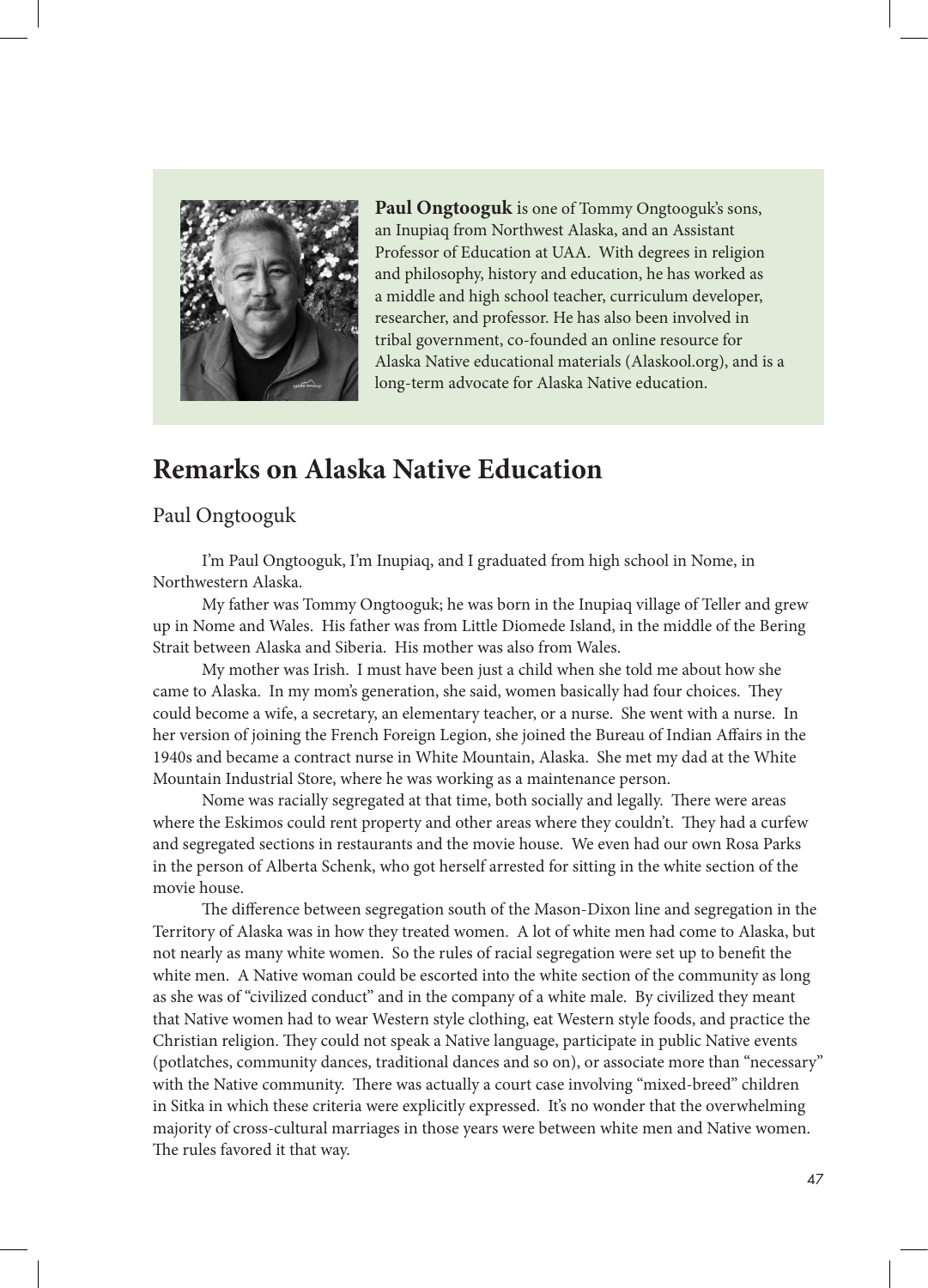But, according to Joe Upicksoun\*, when my father and mother got together it was the first time a Native man and a white woman tried to buck the segregation rules in Nome. They tried to do it like a sponsorship, with my dad all dressed up in Western clothes. But the town marshall threatened to arrest him, saying it would insult the white civilization if he allowed them to be together there. They were married in California because that's the only place it could happen.

So he joined the Alaska Territorial Guard, but that didn't make any difference. He joined the Army, became a buck sergeant, came back in uniform; that made no difference either. It didn't help that the commanding officer for Alaska, General Simon Bolivar Buckner, was an overt southern racist. In order to reduce racial mixing, Buckner relocated black soldiers to isolated areas working on the Alaska highway and for a time banned Native women from participating in USO activities, a rule later overturned by advocacy from the Alaska Native Sisterhood and other Alaska Native people.

My dad was very proud of his physical fitness. He did his entire training with a Browning Automatic Rifle because it was the heaviest rifle they had: twenty-three pounds, empty. He won the physical award from his battalion at the Non-Commissioned Officers school, and he took

I didn't just wander into my role as an advocate for Alaska Native issues in education; I was essentially drafted into it. special pride in coming in first while carrying that additional weight. But as he stood in line with all the others to receive their awards, he had to watch Bruckner give awards to the white soldiers and walk past the Native contingency without even a glance.

 When I went through my dad's things after he died, I found his laborer's slip from the Alaska Gold Company. It said "Eskimo, half pay." That's how it worked: whatever the white man earned, the Native got half pay. If you think

about that in terms of social choices, you can probably see how it might affect the Native man's desirability as a prospective life partner. He's going to be doing the same work for half the pay.

Also, you may notice there were very few Alaska Natives involved in business during the territorial era. There were some, but far fewer than you might imagine. The story I got when I was growing up is that "Natives don't run businesses because they're too lazy." And that made no sense to me, because my uncle, who was old, ancient (in his 50's maybe!), he could work me into the ground when we were out at fish camp. He wasn't lazy: far from it. It was only many years later, after studying history, economics, and politics, that I came to see what was really going on. Half pay, a lack of surplus capital, and social ostracism by the white community are not ideal conditions under which to start or build a business.

I didn't just wander into my role as an advocate for Alaska Native issues in education; I was essentially drafted into it. I always wondered how things came about, and I never seemed to get satisfactory answers. Like the question about Alaska Natives in business, I couldn't even ask it in school because people were just uncomfortable with it. Nome was majority Alaska Native; at school we were about half to two-thirds Alaska Native; but there was basically nothing about Alaska Native people or ways in the curriculum.

The one exception was a wonderful ivory carver who taught a carving class. He wasn't a "real" teacher, but an artist whose work was in demand all over Europe, whose pieces were spoken for before he ever finished carving them, and who was booked for the rest of his life in

<sup>\*</sup> A leader in the Alaska Native land claims movement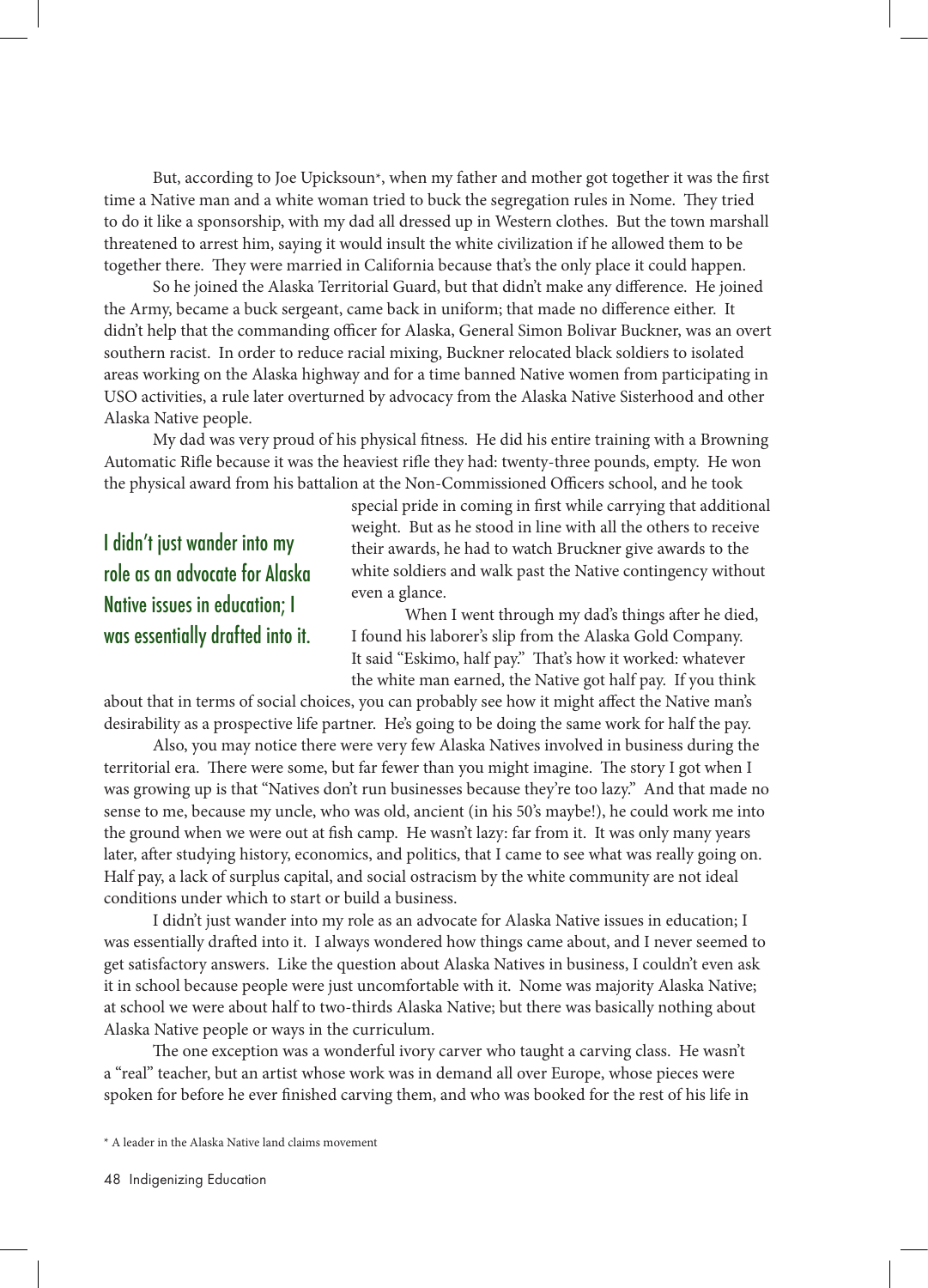terms of ivory carving. So why did he do it? He just wanted to help create a safe, positive place for Alaska Native students. Obviously, if he took me into his ivory carving class, it wasn't talent he was looking for. I spent a whole semester doing this one little owl.

When I graduated in 1975, a lot of things were happening. The Alaska Native Claims Settlement Act (ANCSA) had been signed in 1971, and Alaska Native corporations were starting to wrestle with their new assets, roles, and responsibilities. The Marine Mammals Protection Act allowed Alaska Natives to continue to use and have marine mammals as a part of our lives. Native non-profit corporations were contracting to take over Native health care delivery. There was a great deal of separatism about it, but it was amazing. All these transformations were happening. And yet nothing in the schools I was going to helped us to figure out any of it. We weren't getting anything to help us try to understand these challenges. And we kept thinking, "Well, next year. We'll get the Alaska Native stuff next year." But eventually you graduate, and it never happened.

One of the reasons they gave us for not learning about Alaska Native people and ways of life is there aren't any books about them. I remember one teacher saying to me, "Well, we might teach about you if there was anything written about you." When I eventually went to the University of Washington, I remember asking a librarian to show me the Alaska Native books. I thought, "Well, I'll read those, whatever they are." I imagined there'd be a few of them, maybe half a shelf or something.

The librarian looked at me the way she probably looked at all undergraduate idiots. She gave me a pencil with no eraser and those gloves you were supposed to wear when handling old books, and she took me into the graduate library under this neo-gothic dome and pointed. We were in a room of about 800 square feet, and she said, "You can start here." And I said, "Where?" And she said, "Oh, pretty much all of this." And it was overwhelming. It was stunning. Shocking.

They had these steps for getting up on the racks, and I remember sitting on one and staring at these things for the longest time. It took my breath away. At first I felt numb, and then I felt anger. That argument that the reason they didn't teach about us was we weren't in the books? Well, it turned out there were probably more anthropologists per capita for Alaska Natives than for any other people on the planet. We've got explorers, missionaries, teachers…and even a few Alaska Natives had been writing.

That experience shaped the rest of my life, as I went on to try and figure out the disengagement between this enormous amount of literature about us and our complete invisibility in Alaska's school systems, even now.

Some Alaska Natives are third generation college graduates. Honesty forces me to concede that most of them seem to be Tlingits. And a lot of them are Stanford grads. So we have some amazingly successful Alaska Native students. But overall, we're not doing very well. And given that we've essentially used the same structure for the last hundred years, we might say this particular model is not as successful as we need it to be.

It seems like the ones who are least concerned with Alaska Native student success tend to be social conservatives. So I like to use the conservative argument for why you'd want to pay more attention to Alaska Native education: self-interest. Alaska Native people are likely to stay in Alaska their whole lives. If, for example, we stay twice as long other people, then the educational investment matters twice as much to the economy of Alaska, right? We are going to be part of the workforce longer—or not part of the workforce—and part of the citizenry in any case. So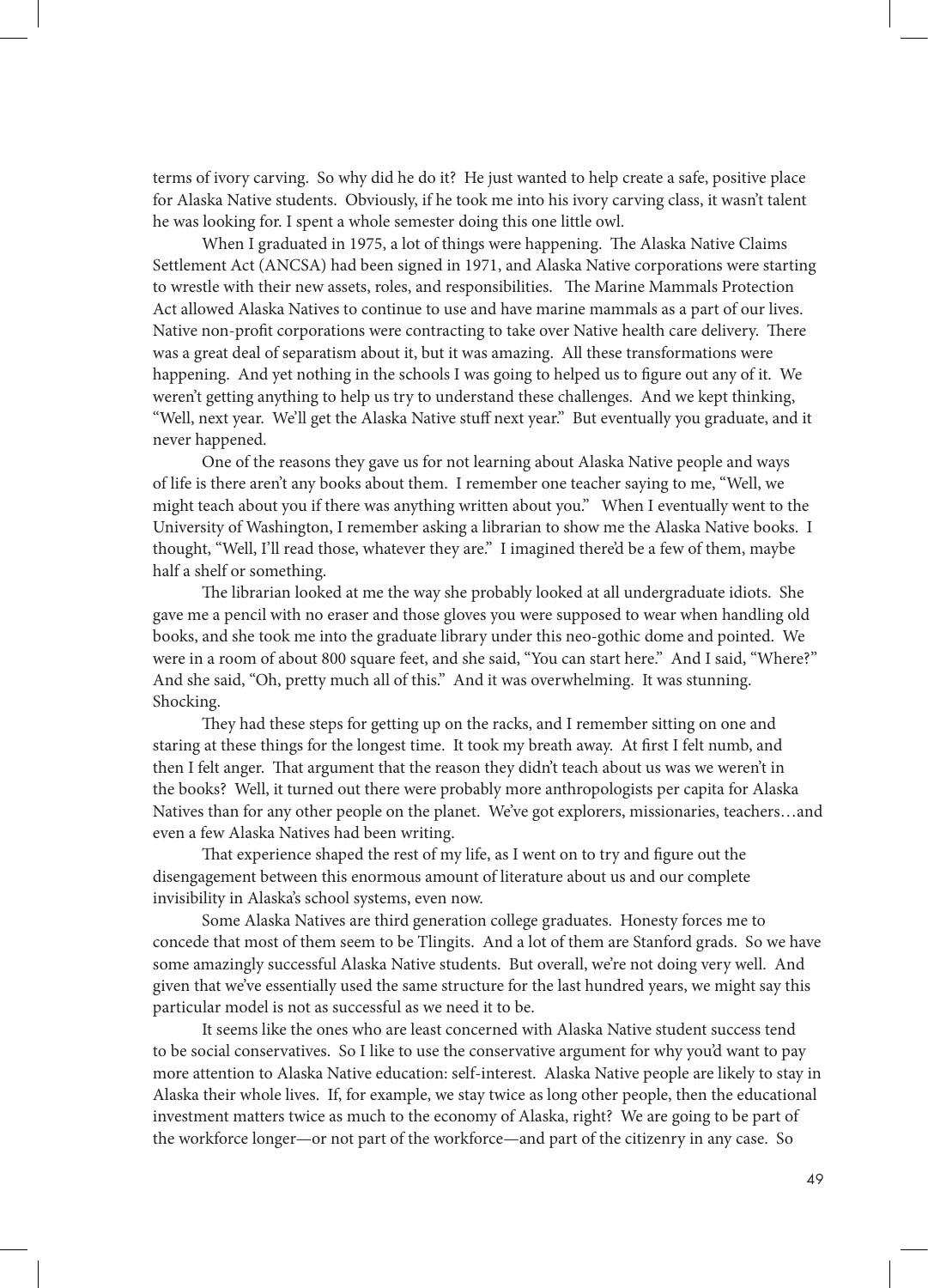wouldn't it be to everyone's benefit if we were part of it in a more constructive way than we are now?

With forty four million acres, Alaska Native people are also the largest private landowners in Alaska. Wouldn't it be nice if we were well informed about this? It is in Alaska's interest that we have well-informed Alaska Natives about these important issues for the next generation.

These are some of the things I think about regarding Alaska Native education. And I try to help my students see and ask these questions themselves. I will often be the first person to introduce Alaska Native students to an Alaska Native author. You can tell how surprised they are. They didn't know the book existed, never thought about it, didn't know enough to raise the question of Native authors, didn't even have the idea of it. It's breathtaking. They usually go through an initial reaction of embarrassment, a sense that they should have known about this before. But no, I tell them, the embarrassment isn't yours. If you're eighteen years old and you show up on the university's doorstep without having learned about Alaska Native histories and cultures and values, it's not your fault. If you do know something about this, you probably

Seeing indigenous issues and cultures as serious scholarly areas that should be integrated fully into all disciplines at the university is only going to really happen when there's a core of cooperative enterprise between Natives and non-Natives that enriches all of us. And we should be able to go to the university for this broadening of perspective.

learned it in spite of your education.

 You can graduate from this university with a bachelor's degree in business and never take a course about Alaska Native corporations, profit or non-profit. You can get a degree in public policy without taking a single class that has anything to do with Alaska Native people or issues. People think of these topics as distractions from their disciplines rather than areas of interest or research that could help them create their careers, enhance their professions, make a unique contribution. Seeing indigenous issues and cultures as serious scholarly areas that should be integrated fully into all disciplines at the university is only going to really happen when there's a core of cooperative enterprise between Natives and non-Natives that enriches all of us. And we should be able to go to the university for this broadening of perspective.

 I think it is in our self interest as a university to integrate Alaska Native issues across the curriculum in a natural way. I was fielding questions after giving a presentation recently. The audience, which included a state senator and a couple of House representatives, was

questioning the value of taxpayer dollars going into the university, wanting to know, "What are we getting out of it?" My answer is that, if all we're doing is what they're doing in Iowa, then I don't know. Why spend all this money to call our institution the University of Alaska if Alaska is just a place name rather than an intellectual statement of purpose?

I don't mean that we should get rid of Shakespeare or Adam Smith, but wouldn't it be nice if University of Alaska graduates were particularly well-informed about how their professions and workplaces relate to Alaska, the place where most of them will live and work? Some students might say they aren't particularly interested in Alaska; they are just taking classes on the way to their own promised land of Austin, Texas or St. Paul, Minnesota or wherever. My response is that about 80% of the funds that are underwriting this class are coming from the state of Alaska.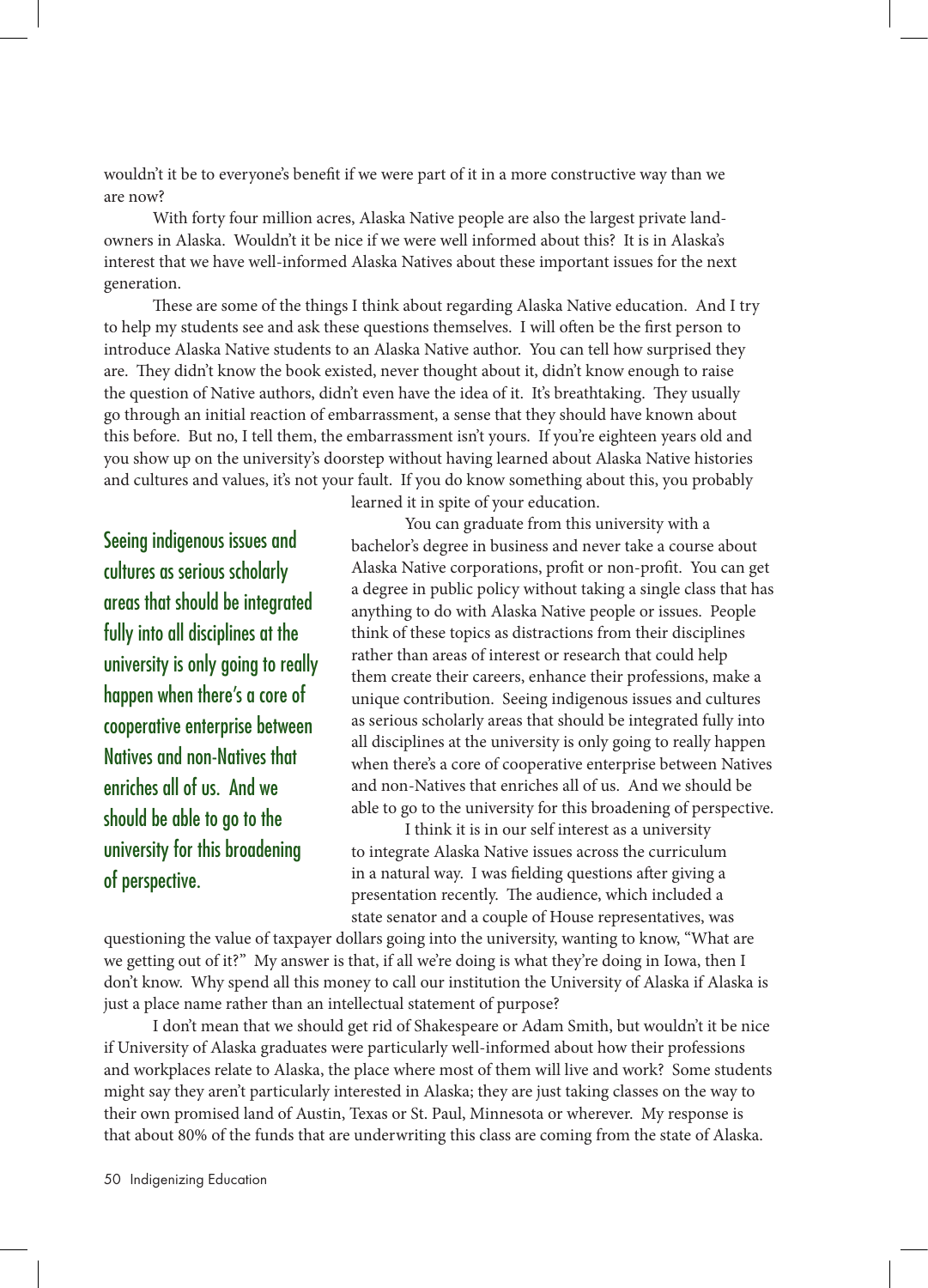We're more than happy to do our part for the fate of humanity and educate people from Austin, Texas—obviously, people in Texas need further education.\* So we'll do our part. But our primary focus should be preparing people who will live and work here, getting them excited about this unique place, people, heritage, culture, organization, traditions.

I was a visiting professor at Dartmouth recently, and one of the things that struck me was the Native American students who come from places where they're not part of the cycle of life. That connection to the cycle was shattered in their great-grandparents' time, when they were pushed onto these little remnants of their original homelands. The cycle of life is mostly a memory now, although a powerful one. There are aspects of it that continue still, whatever they can hold onto. But most of it is just….gone.

For Alaska's Native peoples, we still have societies, we're still here, and we're trying to make it work, sometimes in spite of this place rather than in cooperation with it. Once we get this right, we're going to look back and wonder why it took us so long.

\* Texas jokes have long been a staple of Alaskan humor.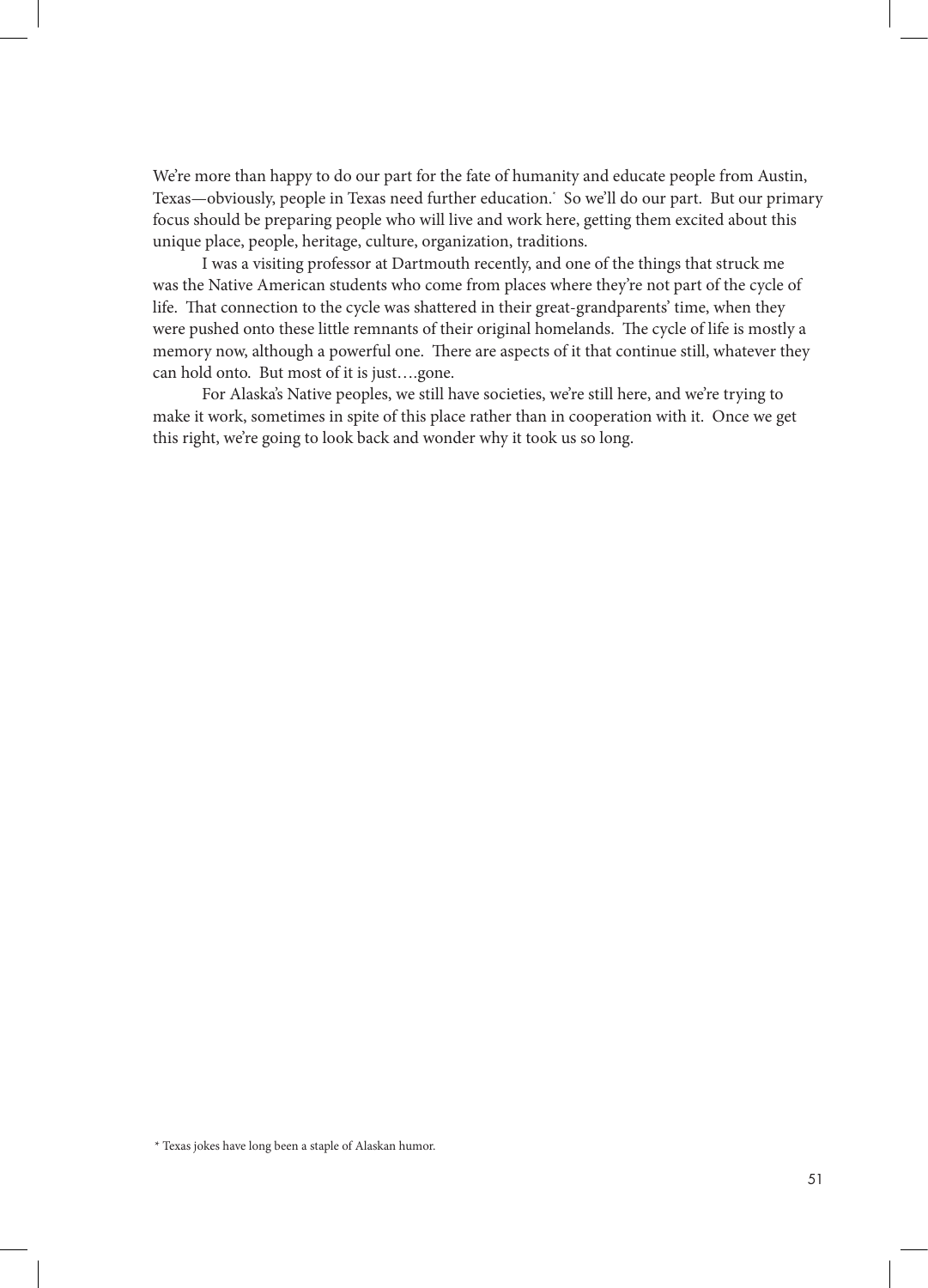

**Martha Gould-Lehe** is Upper Kuskokwim Athabascan of the Caribou People Clan and Upper Mountain People. She was born in a cabin in Medfra, a small rural trading post on the banks of the Kuskokwim River. Her father ran a trap line in the winter months and worked as a miner during the summers. Martha and her siblings spent their early childhoods hunting, trapping, and living a rural Alaska lifestyle. She earned a B.Ed. from UAA in 1988 and a M.Ed. from the University of Kansas in 1993, focusing her

studies on developing math and science curriculum for Native American students. She has over twenty-five years of experience teaching in the Alaskan school systems and is a founding member of the Alaska Native Cultural Charter School.

## **Teaching Native Culture and Values in the K-6 Curriculum**

#### Martha Gould-Lehe

 Through eighteen years of teaching in the Anchorage School District, my concerns for the Alaska Native students sitting in those classrooms had become a heavy weight. I saw bright young people doubting their own worth. I saw teachers passing them over, not because they didn't care but because they couldn't relate to the students' ways of being in the classroom. Because of the disconnect, I saw many Alaska Native students sitting in silence rather than responding to classmates or teachers.

 Many of the Native students were "Anchorage-ites" or urban Natives. They had never been to their ancestral village(s), and they were not being taught traditional beliefs, values, stories, or ways of seeing the world. In all likelihood, their parents were also urban Natives. This saddened me as I still have memories of Elders and of living in the Bush. These students needed the grounding that comes only from a secure sense of their own identities – knowing who they are down deep inside. They needed to stand on two legs: one in their own culture and the other in the world.

 I knew I would retire in a few years and I was afraid I'd be leaving the District a worse place for Native students than it was when I came in. When I first started teaching, there was room in the curriculum for creativity and infusions of culture. However, in the era of high stakes testing and No Child Left Behind (NCLB), I was afraid that culture would be neglected all together. It bothered me so much that I spearheaded the effort to create a whole new kind of school, one in which Alaska Native students would be honored and taught their cultures, where they could display their intellectual and spiritual prowess, where they could shine.

 Perhaps ironically, in the effort to equalize educational opportunities NCLB was actually more ally than foe. For the first time, many educators were being forced to address problems in the education of minority students and indigenous students in particular. Suddenly, we counted.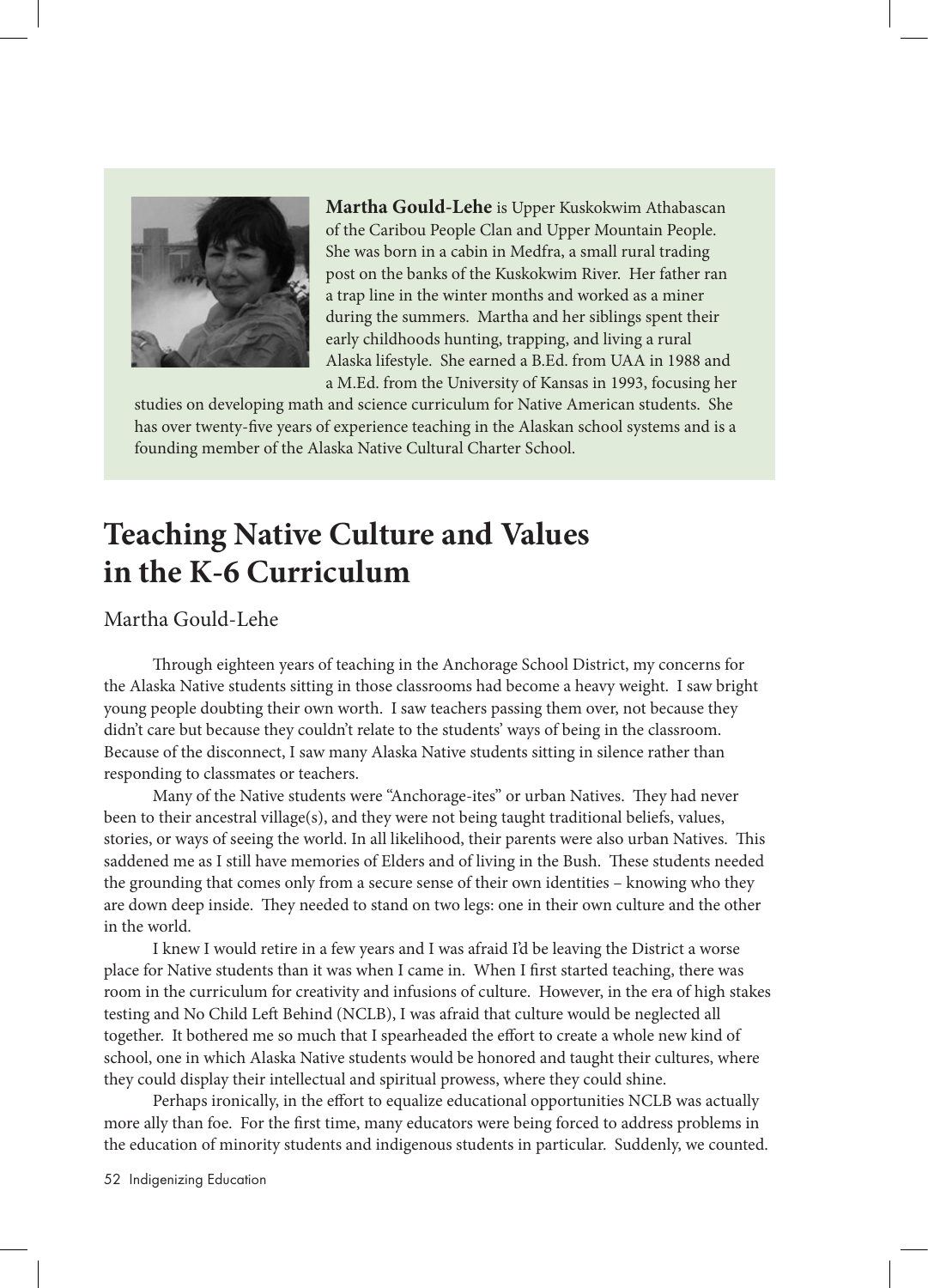We carried some weight with the school board and district administrators when we argued for a Native charter school. They weren't sure how to respond, and they had a myriad of concerns about letting a Native charter school become an actuality. But they also held the trump card of revoking the charter if the school failed to perform. All we wanted was a chance to show what Native students were capable of doing. We got that chance.

The Alaska Native Cultural Charter School is now in its fifth year. Each school year is organized around four quarterly themes:

- Living in Place (geography, local resources, climate);
- Language and Communication (base 20 number systems, spoken indigenous languages, emphasis on non-verbal communication styles);
- Culture and Expression (art, dance, song, celebrations, creativity); and
- Tribe and Community (values, what it means to be a contributing member of a community).

 We start each day in a community setting: an all-school assembly in which we greet the day together. We say the pledge of allegiance in English and in Yup'ik. On Mondays, we have a morning message delivered by an Elder. On other days, sixth and seventh grade students lead us into the day.

 Listening to an Elder every week gives students a real sense of what it means to be Native. The Elders share examples from their lives of challenges, successes, dreams, and faith. They exhort the children to reach for the stars. It is a great honor to have an Elder present, and for students living in town these Mondays may be their only chance. Experiences like that cannot be quantified by numerical data, but they are profound nonetheless.

 Students are taught and expected to practice certain Guiding Native Values. We teach these guiding values through curriculum modules such as "Building a Smoke House," which is part of the Math in a Cultural Context curriculum.<sup>\*</sup>

We envisioned it as a whole new kind of school, one in which Alaska Native students would be honored and taught their cultures, where could display their intellectual and spiritual prowess, where they could shine.

Smoke houses are small buildings in which fish or meats are cured by smoke, a central activity in traditional life. The students don't build an actual smoke house, but they go through learning activities that simulate the traditional considerations and techniques of building one. In one activity, students were asked to make a square without using a ruler. They worked in groups, brainstorming. Eventually, a student constructed a right angle using a page from a book. This caught on quickly, and squares began to appear in all groups. In another activity, students used a piece of string to construct a rectangle on the floor. They discover the diagonals need to be equal, so if they divide their length in half, they have the center of the rectangle.

 "The People were ingenious in their quest for survival," I told them; "they determined length by using things like strips of hide, woven grass, etc. We are using string because we have it, just as they would do."

 I reminded them that Inupiaq and Aleut cultures do not have trees. In thinking about how to build a smokehouse in this situation, suddenly they see how incredibly valuable driftwood can be. "Each spring, as the ice goes out of the Kuskokwim River," I told them, "large trees would be floating down. The people would go out and bring many of these trees to shore. But others they let pass by, so their relatives on the coast could have some too."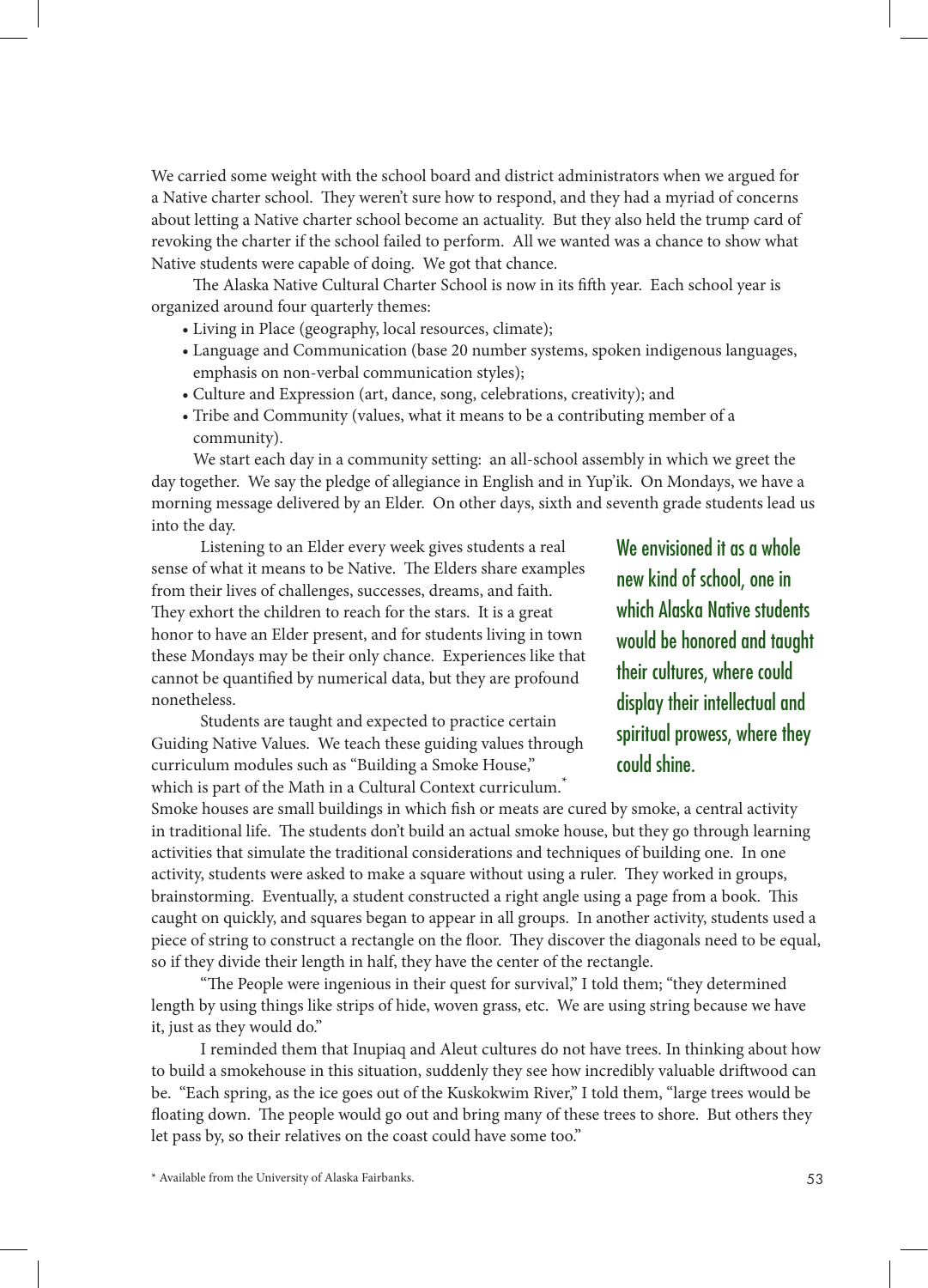#### **Guiding Native Values**

Respect for Elders Honor for ancestors Respect for family, self, and others Preservation and sharing of traditional ways of knowing Responsibility, hard work, and endurance Compassion, dignity, and humility Humor, cooperation, and caring Knowledge of and respect for nature Knowledge of language Wisdom Self-sufficiency

The discussions grow excited as students realize their Alaska Native ancestors have always made measurements, using what was available and adapting it to their particular needs. They also realize their ancestors harvested, hunted, and trapped based upon individual family needs. One family might have a huge smoke house as they put up fish for grandparents, aunts, uncles, etc. Another family might be attending to a smaller circle of relations. Each family had its own unique situation to consider, and things like smoke houses were constructed accordingly.

Through a series of activities like these, students learn basic math principles and to value their heritage at the same time. Although there were considerable difficulties and several early failures, eventually they wrestled their way through the exercise. In the process, they discovered and grew to

appreciate many traditional values and came away with a deep sense of gratitude for those who came before them. They also gained new insight into and appreciation for what many, especially in urban Alaska, take for granted: the dry and smoked salmon we love so much.

 Higher education institutions—particularly those in teacher preparation courses and programs—need to understand and address the learning styles of Alaska Native populations. As a few short examples, Alaska Native students

- tend to think holistically and in pictures (effective lessons have a heavy emphasis on visual input and movement);
- may need to slow down and even interrupt the dissemination of information to clarify their thinking (actually a good sign, because they only interrupt when they are comfortable and engaged);
- like collaborating with each other and with the teacher;
- need to feel valued;
- and will respond only to relationships (most will not work to please a teacher if they feel the teacher does not value them).

 As the teacher, you are the single most important factor in creating an atmosphere in which Native students can and will thrive. If I could give you some advice, I'd tell you to organize more lessons around stories. Develop incisive questions that invite students to think deeply about the issues presented in the stories and how they apply to their lives and relationships. Make stories out of every kind of lesson you wish to convey.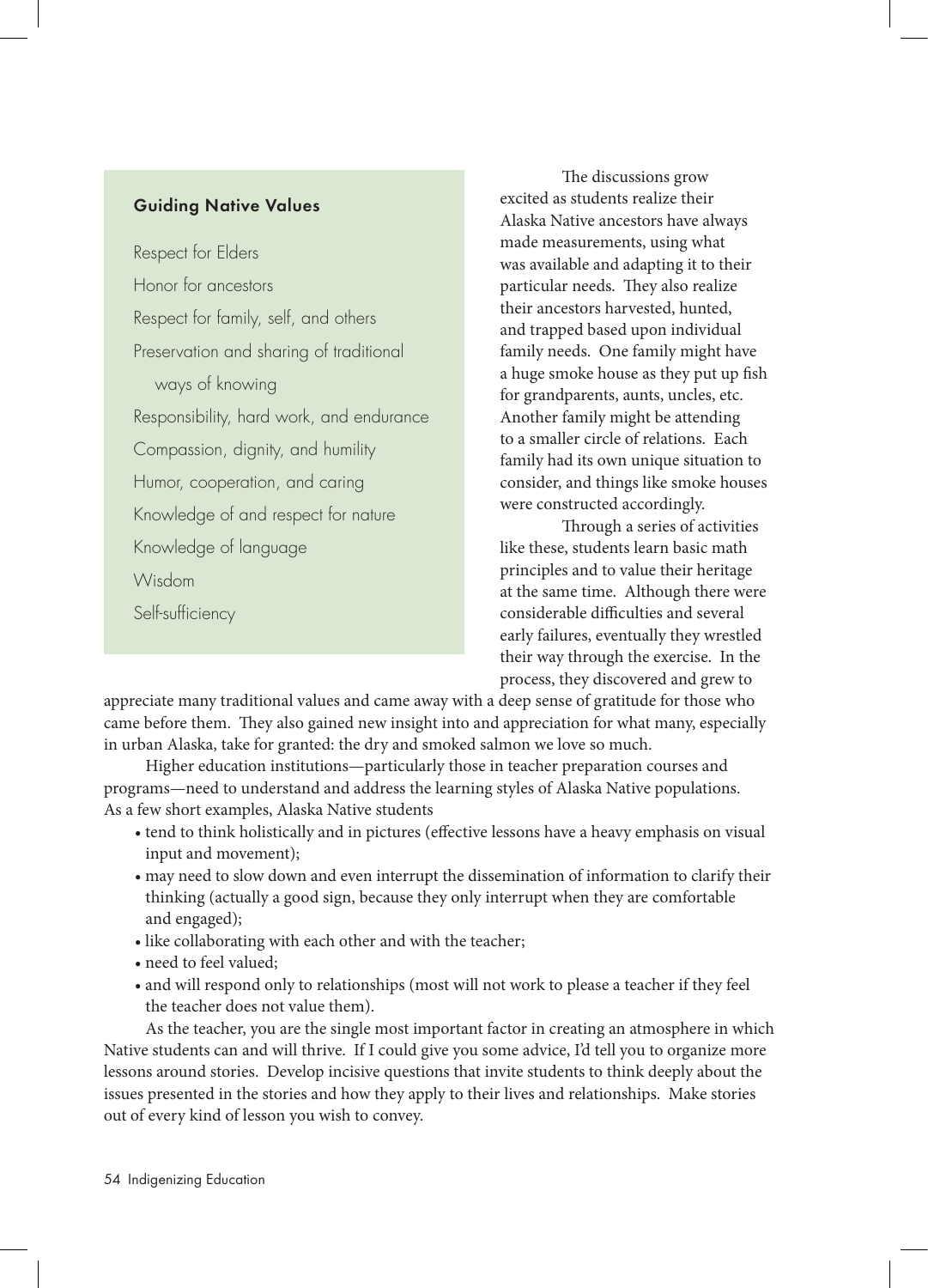Alaska Native students and their families will deeply appreciate the chance to learn about or maintain a connection with their cultures. You have to do much more than pick up your dry teaching manuals if you expect to actively engage minority students, including Alaska Native learners. And don't be afraid to ask parents and relatives in to share the culture. When pride is shown, respect is given, and understanding emerges.

> As the teacher, you are the single most important factor in creating an atmosphere in which Native students can and will thrive. If I could give you some advice, I'd tell you to organize more lessons around stories.

## **Reflection**

What values do your classroom environments reflect? How might you change your practice to reflect indigenous values of humility, cooperation, deep learning, and respect for the natural world?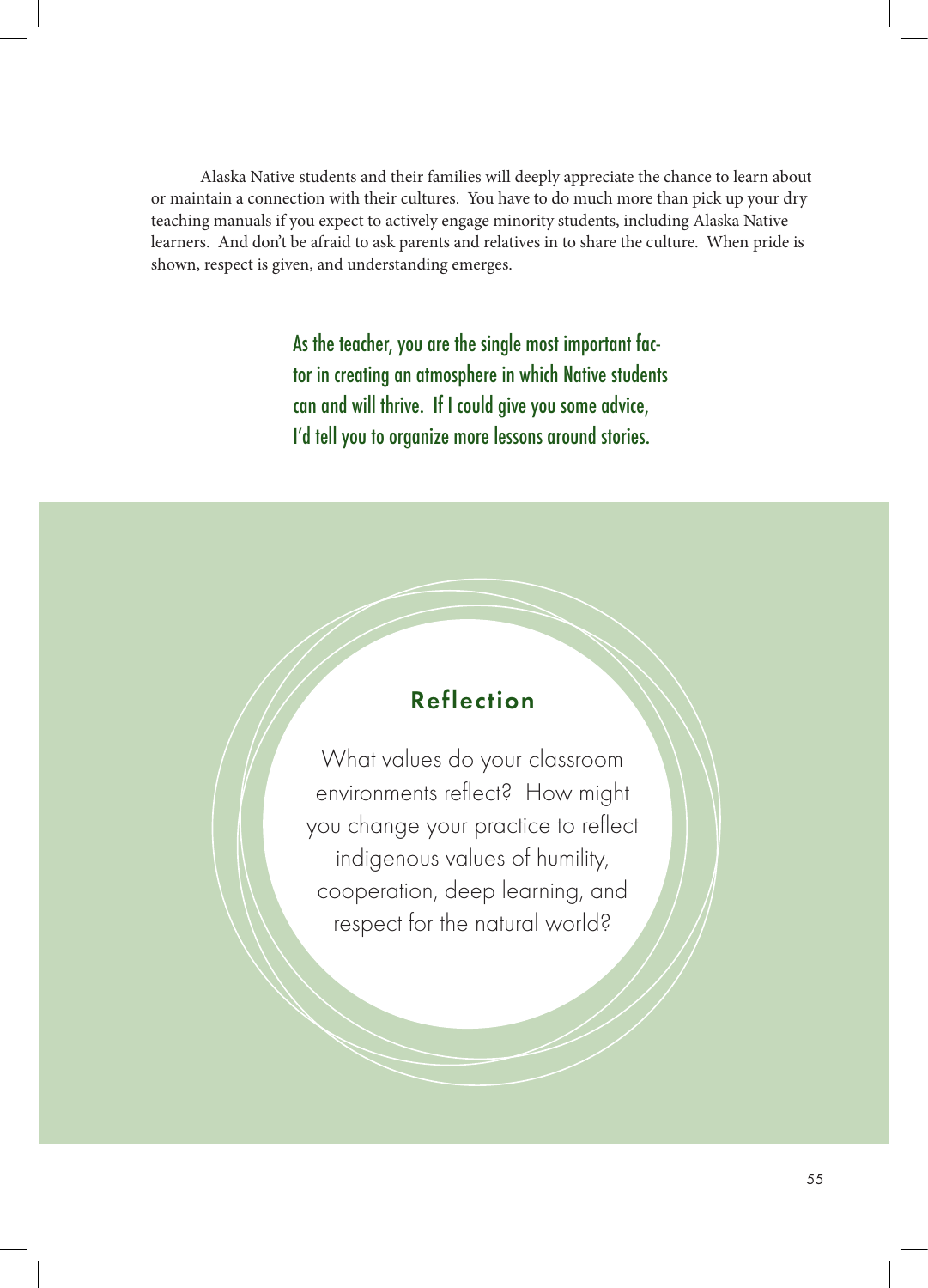

**Elsie Mather** is a Yup'ik Elder who has worked to promote bilingual education and literacy in the Yup'ik region for over thirty years. She was born and raised in Kwigillingok, a tiny village in Southwestern Alaska. She coauthored the first standardized Yup'ik Eskimo Orthography, and her transcriptions and translations of Yup'ik oral narratives have appeared in numerous journals and books, including *Coming to Light, When our Words Return*, and *Native American Oral Traditions*. Her extensive interviews with contemporary Elders and documentation of Yup'ik ceremonial traditions culminated in the publication of

*Cauyarnariug (It's Time for Drumming)*, the first full-length original book in the Yup'ik language. She speaks knowledgeably and eloquently of her ambivalence about the ascendancy of written over oral cultures.

## **The Elders Say**

## Elsie Mather, Oscar Kawagley, and Ilarion Merculieff

*To our surprise and delight, Yup'ik Elder Elsie Mather joined the group on Tuesday. Although she had been invited much earlier, we had not heard back from her and had assumed that meant she was unavailable. But she found us and joined us on an informal basis for two days, chatting about storytelling, the role of language in Native education, and the "necessary monster of literacy." Although she made no formal presentations to the group, we wanted to share a few of her thoughts as expressed in her essay "With a Vision Beyond Our Immediate Needs: Oral Traditions in an Age of Literacy." Her words appear in plain text below. Our paraphrases appear in italics.*

### **Elsie**

Today we are all aware that learning was different in the past. Our classrooms were our homes, our community houses, and the land around us. Our Elders guided us from the time we were little and throughout the rest of our lives. Now, for many of us, those tight, close-knit families are no more, and much of our education takes place in the world of books.

*Learning through oral traditions requires close contact with Elders. Learning through books puts distance between teachers and learners. There is no eye contact, no tone of voice to infuse a particular meaning, no raised eyebrows or mischievous glances, no giggles or gasps, no shared environment.* 

We are living in an age of literacy. We write everything down, and we expect everyone to be able to read. Our message is, "If you can't read, your chance of succeeding (however we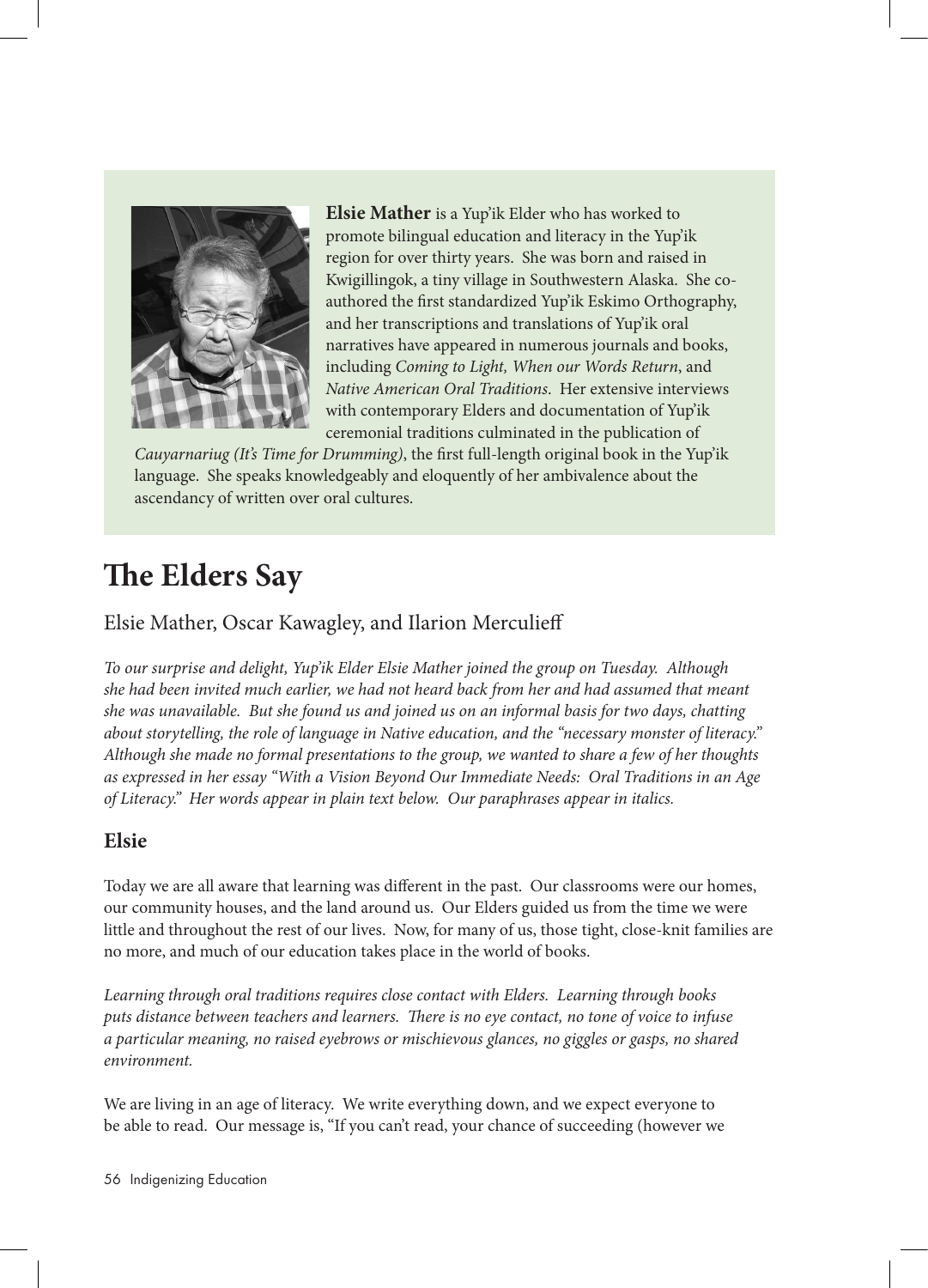interpret success) is zilch." In a way, it's sad that we are becoming so dependent on reading for information. You and a book—you can closet yourself anywhere and learn (or not learn), depending on the quality of your reading material. You can be thousands of miles away from your source of information. When you have that book, it doesn't matter where your learning takes places. We now have village libraries and we expect our students to use these facilities. So we have to come to terms with this monster that is upon us—this dependency on books. I call it a monster because of the distance it puts between us and our sources. Nevertheless, it is a necessary monster, and we have to deal with it. In the past, we learned by word of mouth as we interacted with each other.

*Books can be wrong, especially if they are written about Native peoples by outsiders. Instead of learning from Elders, Native youth pick up inaccuracies about their cultures from books written by outsiders. They absorb this inaccurate information as truth and then pass it along.* 

We can be influenced by what we read. A good part of our education now comes through reading. It scares me to think of the consequences of learning through reading because, for one thing, we can be misinformed. We can be misled about our own culture also. Or people outside our culture can receive the wrong information about us. We are well aware of literature that has been written by outsiders who portray us in very unflattering ways. … Let us be aware that we are writing down our history not only for our children but also for the world…. We can never really erase all that has been written about us, but we can do something about it now.

*Learning through storytelling and oral traditions serves an important purpose in maintaining Yup'ik cultural identity.*

The gap that has developed between our Elders and our young people may be why it is so hard to teach this next generation about our values. They are often not around their grandparents enough.

*Both kinds of learning—through oral traditions and books—are important for Native people today. It is important to hold the Elders close and to listen carefully to their stories because the lessons they impart must be learned and experienced over a lifetime. Relational learning (the kind done within the context of one's human and natural communities) teaches different lessons than book learning. We need them both to survive.*

### **Oscar**

My grandfather was a shaman. I used to ask him some questions now and then, and once in a while he'd give me a direct answer. But there were other times when I almost forgot what the question was! He'd be sitting on the riverbank, sitting there on a log, and I didn't realize he was giving me an answer!

I experienced this also in Akiak. I was sitting with a group of people, of Elders, and I got some questions. Younger people would try to get me to give an answer real quick, whereas the Elders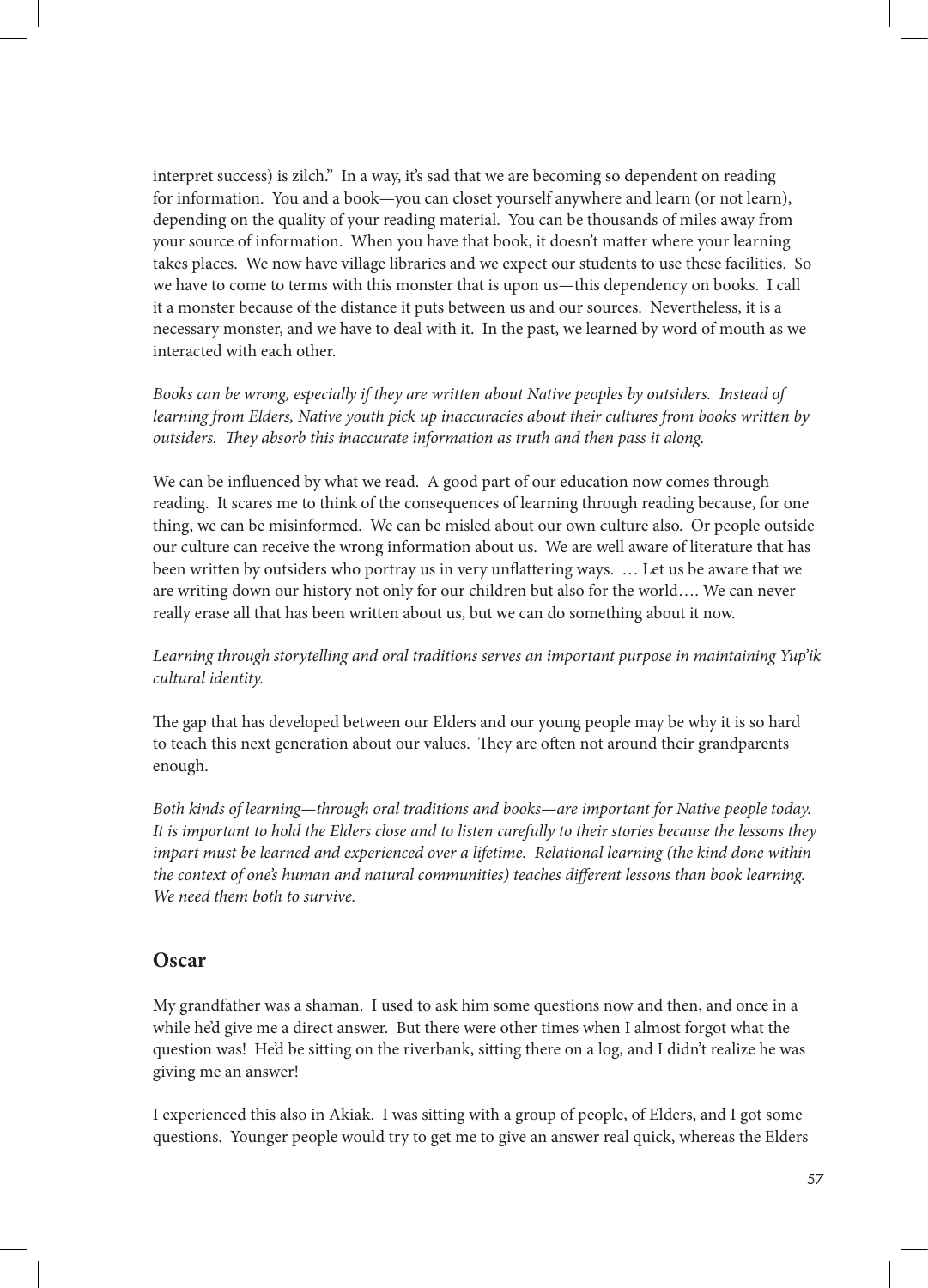would stay very quiet. If I happened to be at their home and they offered me a cup of coffee or tea, and again without realizing I was getting an answer, I'd all of a sudden find, after I left, that he'd answered my question.

We don't ask direct questions. I learned that. You kind of try to sneak in whatever you want to know. I learned more out on the riverbank or sitting in the post office where they have little benches where people gather. I learned more listening to them, directing an innocuous question now and then and trying to guide them to an area that I wanted to know something about. That's kind of manipulating, eh? But when you ask a direct question, sometimes you get an answer and sometimes you don't. And you get the answer in the most indirect way and when you least expect it.

### **Elsie**

I remember asking an Elder something like where do the dead people go when they die? And they would never answer directly. They would tell a story.

### **Ilarion**

When you ask someone a direct question, it puts the person on the spot. It's disrespectful, and sometimes it's like a challenge. It also shows that the person is strictly in their head, because they have a singular kind of question, narrowly focused.

The nature of the question directs the response you get. In Western society we are taught to ask questions about anything and everything: How do you do this? How do you do that? What does this mean? When and where do these fish spawn? Specific questions demand specific answers: these fish spawn in this river in this month. The narrower the focus of the question, the narrower the response is going to be.

Alaska Native knowledge is contextualized. Fish spawn when the river temperature and water volume are just right. They don't spawn when there is a lot of silt in the water. The water is not flowing well right now because the snow pack melted early this year and brought a lot of silt with it. There are a lot more beaver dams along this river than we used to see. Beaver dams slow the flow further, causing the water to drop even more silt in some spawning areas. We see more lesions on the fish, and the fish flesh is discolored and has a funny texture.

Indirectness contextualizes the questions and creates teaching and storytelling opportunities that directness doesn't allow. It also gives the Elders, gatherers, hunters, and fishers wider latitude in how they respond.

Imagine I'm watching an adult preparing fish for the drying rack. I might notice that some cuts are different from other cuts, and I might intuitively understand that the cuts have something to do with relationships. How do I ask an Elder about that? I'll say something like, "Yeah, those are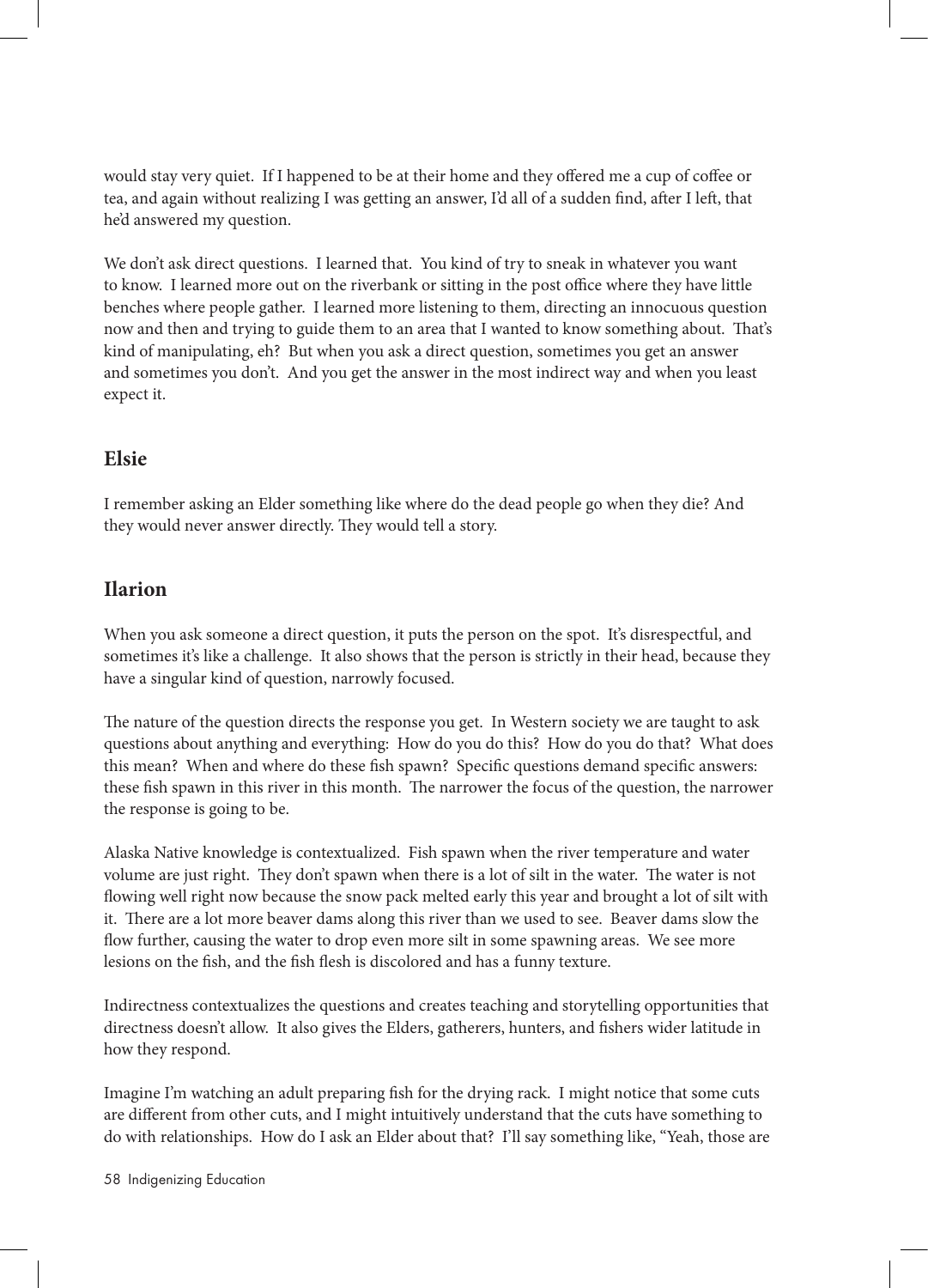good cuts. I always think about how I'd make a story about those cuts" And leave it at that. The Elder will choose to answer or not. The answer may not come immediately, but when it comes, it's usually in a story.

Stories allow the teller to express whatever is most important and give listeners the latitude to take away whatever they are able to see or learn. Each person sees and learns different things from the same story. The story does not dictate the lesson to be learned; rather it creates the opportunity to learn whatever the individual is capable of learning. If I give you a direct answer, there's no freedom. I am acting as the authority, the expert. But in the relationship between real human beings there is no one-upmanship. I am not the answer. I don't know any more than you do. The only difference between us is our experience and how we use our inherent intelligence as real human beings.

When I talk here with some of the professors or a patriarchal authority figure, I get disempowered. The Elders don't do that. They practice a system of self-empowerment that lets me figure it out on my own.

Here's a true story. In a village in Kodiak there were these two women who hated each other. Tired of the impact of them avoiding each other in such a small community, the Elder called in a couple of young people and said, "I want you to spread the rumor that Sarah is saying that Martha is the best cook in town." And the young people spread the rumor around.

And then the Elder called the young people back in and said, "I also want you to spread the rumor that Martha says Sarah is the better basket weaver." So the rumors spread around the whole village. And gradually Martha and Sarah were able to interact and then mend the rift.

What a beautiful and indirect way of resolving a conflict!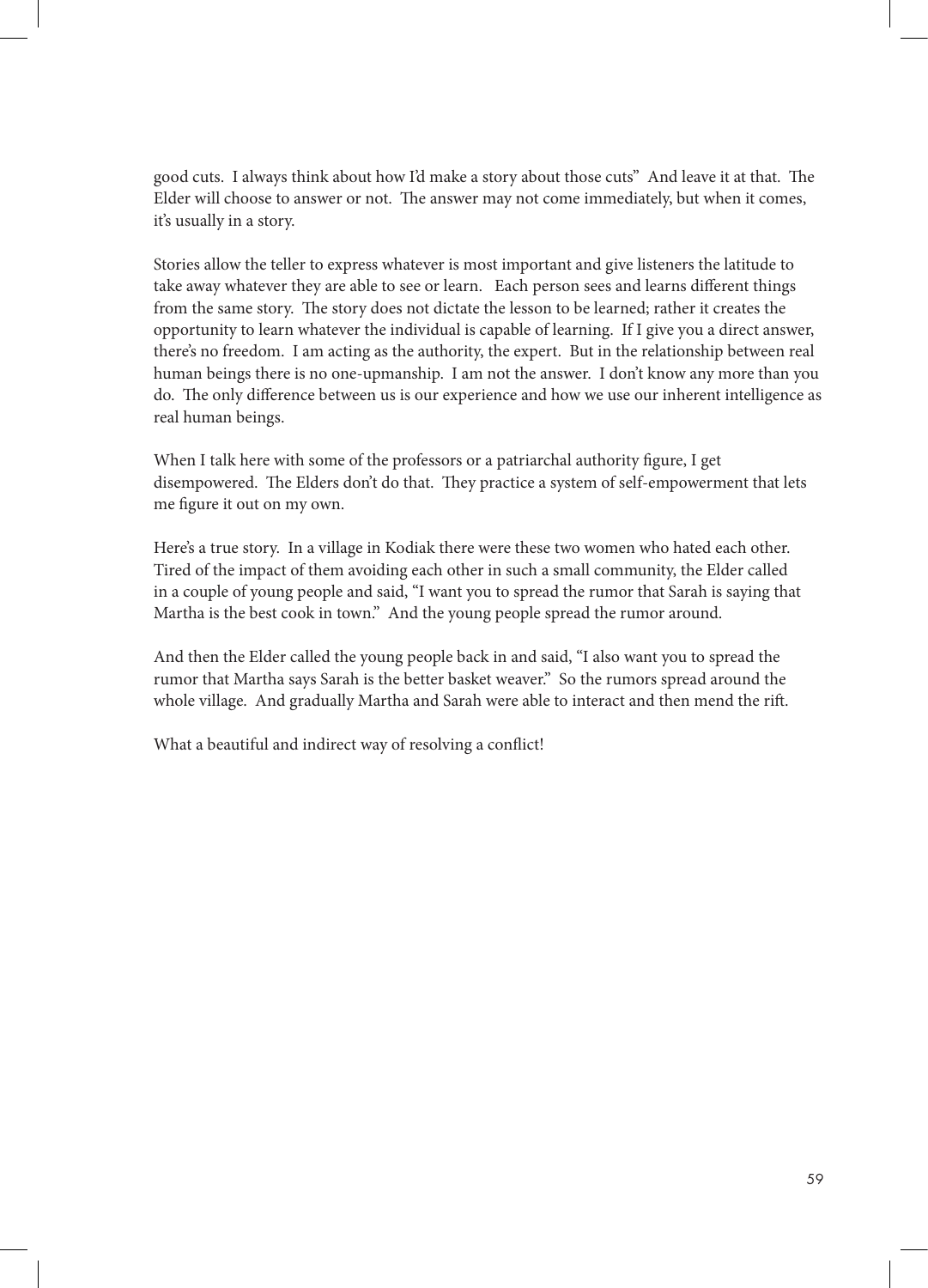## **Affirmation and Respect**

Ilarion Merculieff

It is the way of the real human being to do nothing that would harm a child's spirit, will, or sense of self. From the time I was about six years old, I was given more freedom than most children get today, including the freedom to walk anywhere I wanted to on the island. Whenever I passed an adult, I would hear "*aang laakaiyaax, exumnaakotxtxin*. Hello young boy. You are good." I was never rejected, never judged, never criticized, always and only positively affirmed by everyone in my village nearly every day of my entire childhood.

Can you imagine what that's like, how beautiful that is? To be affirmed every day by every adult in the whole village? I could walk into anybody's house, day or night, and always be welcomed. "Come inside," they would tell me. "Sit down. Eat." Always. Always.

I was never scolded, not even when I did something that was not correct.

In my village on St. Paul Island, there was a small canteen owned by the Aleut traditional government. In that canteen was a plastic model airplane. I was seven years old, and I wanted that airplane very much, so one day I stole twenty dollars from my grandfather and went off to buy it.

As I stood at the counter to pay for the plane, my aunt Sophie stood behind me, watching. Aunt Sophie was a wise and humble woman who loved everyone and had one of the biggest hearts I knew. But twenty dollars was a lot of money at that time, and she knew no little boy would legitimately have so much to spend. As I turned around, I saw her. We greeted each other politely. We stepped outside, together. And then she asked me, in a very kind and gentle voice, where I got the money to buy the plane.

I told her the truth. "I stole it from my Papa," I said.

She made no comment, no judgment, no chastisement. She was silent for a few moments. She understood that this was a teachable moment. She would let me make the decision.

"What do you think you should do about it?" she asked.

"I should take the money back and tell my Papa that I stole it," I said, feeling ashamed. It was not right what I had done, and I knew it.

"*Maaxoon*," she responded. Let it be, or let it be so.

I found my grandfather in his bedroom at home, and I stood there in the doorway, redfaced and squirming. "I stole \$20 from you, Papa," I said timidly. "And here it is."

He took a few eternal seconds to ponder. Finally, he said, "*Exumnaakoxtxin Laakaiyaax*. You did good, boy." He got up from his tiny card table and took out three candied orange slices and gave them to me. And that was all that was ever said.

In this way, I learned to believe in myself and to take responsibility for myself and for my actions. I never stole anything again.

A white woman of my acquaintance recently asked me, "In a culture where you always affirm everybody, never criticize, and rarely give direct instruction, how do you correct bad or dangerous behaviors? How do you teach or enforce morality? How do you harmonize human relationships so everyone can get along?"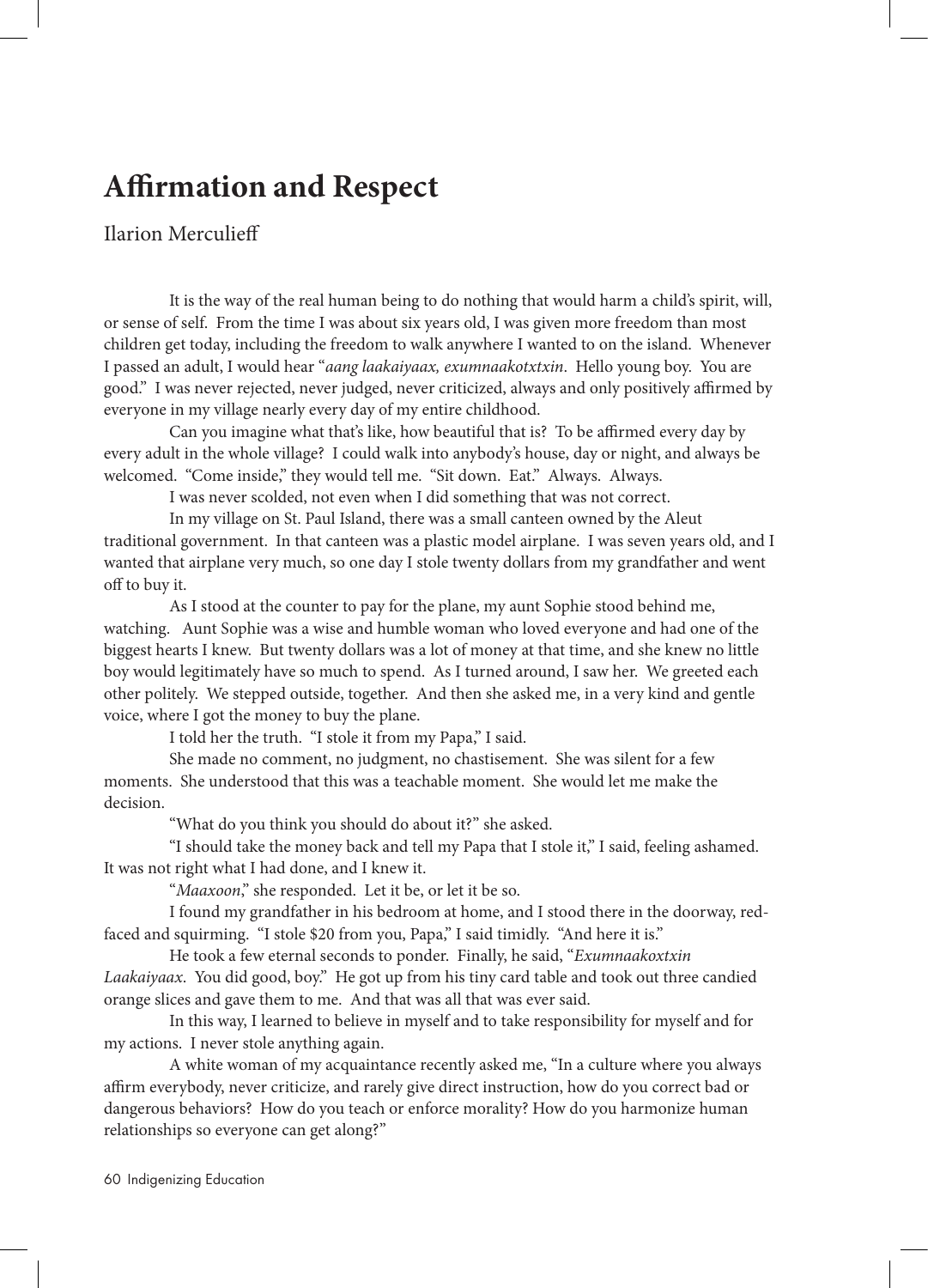The answers are many and varied, but most of them involve Elders and indirect styles of communication. For example, Elders in Southwest Alaska would gather at the men's house to steam and tell stories. If a young man was causing disruption to the harmony of the village or group, they would invite the young man to join them and listen to Elder stories. Knowing that no individual likes to be singled out, the Elders would tell a story about something similar that had been done by someone else. When that person acted in this way it brought on these consequences. The story would be aimed at the individual causing the disruption, but no one would say that directly. Having listened to the story, the individual would take it in and act accordingly.

Another time, the Elders did something unprecedented: they took over an election for prime chief in the region. There were seven candidates, but the two most popular ones were at each other's throats (figuratively speaking). Council and board meetings were disrupted, and people were afraid of being identified with one side or the other. At the appointed time and place for the election, the Elders explained that there would be two rules. The first was that each candidate would get to speak about one other candidate, with the Elders deciding who spoke about whom. The second rule was that the candidates would speak only about the true good things they noted in each other. The candidate with the most good to tell about another would be the winner. Of course, the Elders paired the two most contentious candidates to speak about each other. The first one got up and said that he knew the other one was a good hunter, that he taught his kids properly, and that he shared his catch with others. The second one made similar observations about the first. As the two men hugged each other afterward, there was not a dry eye in the place. The regional disharmony evaporated that afternoon.

Alaska is extremely fortunate to still have people acknowledged as true Elders, people who have life wisdom and who are also tradition-bearers. Yup'ik Elders are one such group. Because their villages were so remote, many of them can still remember when the first outsiders came into their world.

These Yup'ik Elders tell us that today we are living in an "inside-out" society in which we have reversed all the laws for living. We teach our children how to make a living; we don't teach them how to live. Today the mind tells the heart what to do, whereas in our traditional cultures the heart leads and guides the mind. And, before, we had one foot in life and one foot in death; we contemplated the mystery of death in order to learn how to live. Today we contemplate the mystery of life; that's all. We try to avoid even thinking about death, let alone letting it teach us how to live.

Consider most of today's science and philosophy. We're taking apart DNA strands in order to understand what life is all about. But the Elders tell us it's actually reversed. You can't discover what life is all about by contemplating life. You have to contemplate death. Ultimately, it's not about knowledge alone, but knowledge and wisdom together. Elders say that knowledge without wisdom is useless.

These teachings seem to be very hard for people in Western cultures to understand. Western culture teaches that the core of human intelligence is located in the brain. Traditional cultures tell us it's located in the entire being, including the brain, the body, and the heart. We act more authentically and fully when we utilize all our gifts and senses. Combined, these gifts and senses "see" more than if we just used our brains. We need them all in order to become real human beings with a deep sense of connectedness to All That Is.